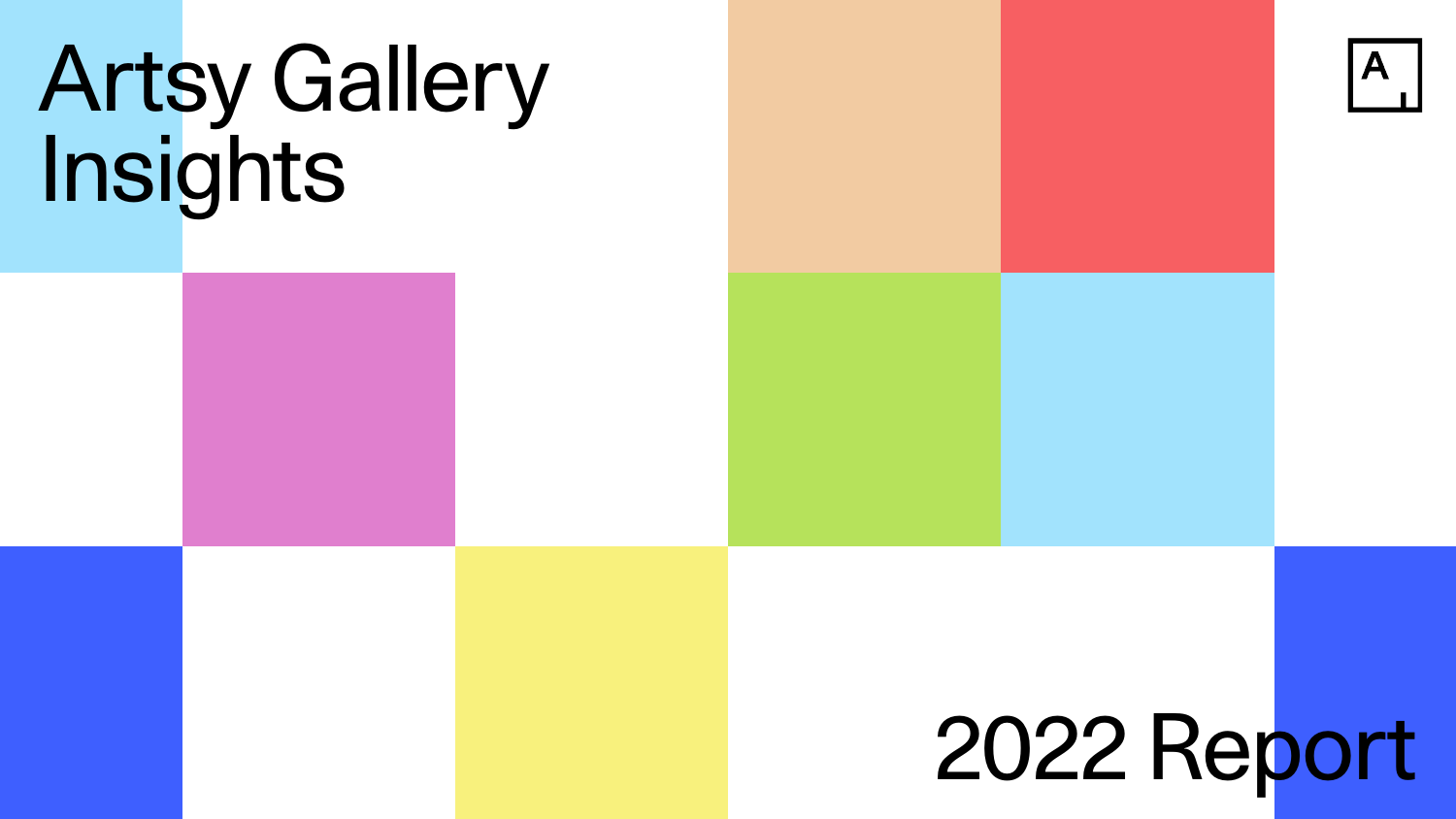In the two years since the pandemic started, the art world has made a drastic shift online. As lockdowns and social distancing became everyday realities, galleries shifted their operations online in order to connect with new collectors virtually.

In 2021, digital sales remained important even as art spaces reopened and in-person events returned, with many galleries reporting record online sales volumes compared to years past. The result is a truly hybrid art world where online sales are just as important as those that happen in person.

In addition to offering a view into how galleries are integrating digital and in-person sales strategies, this report explores new territories, including NFTs and collectors' payment preferences. These topics are important to galleries today, reflecting the new hybrid norm.

As always, this survey would not have been possible without the 1,300+ art-world professionals who took the time to share their experiences with us. We thank you for your time and hope this report will serve you well in 2022.

Warmly, Dustyn Kim Chief Revenue Officer, Artsy







## Letter from Dustyn Kim

Artsy Gallery Insights: 2022 Report 2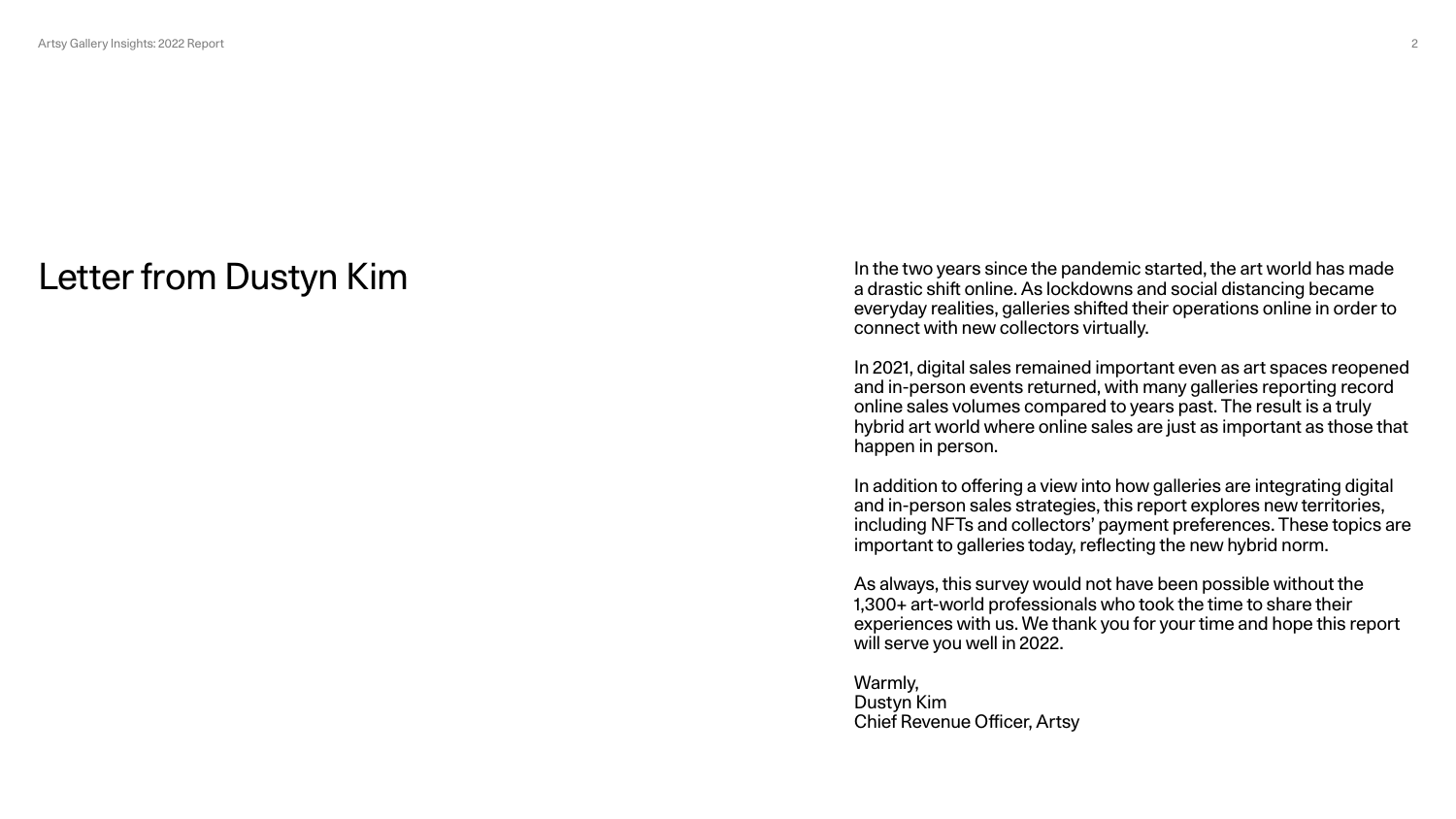For the fifth installment of our annual art industry research report, we surveyed more than 1,300 art galleries and dealers—both partners and non-partners of Artsy—from 84 countries to learn about their business operations and priorities following year two of the pandemic. Artsy reviewed 873 responses to find year-over-year trends and analyze the ongoing fusion of online and offline art sales.



Artsy Gallery Insights: 2022 Report 3

#### About This Report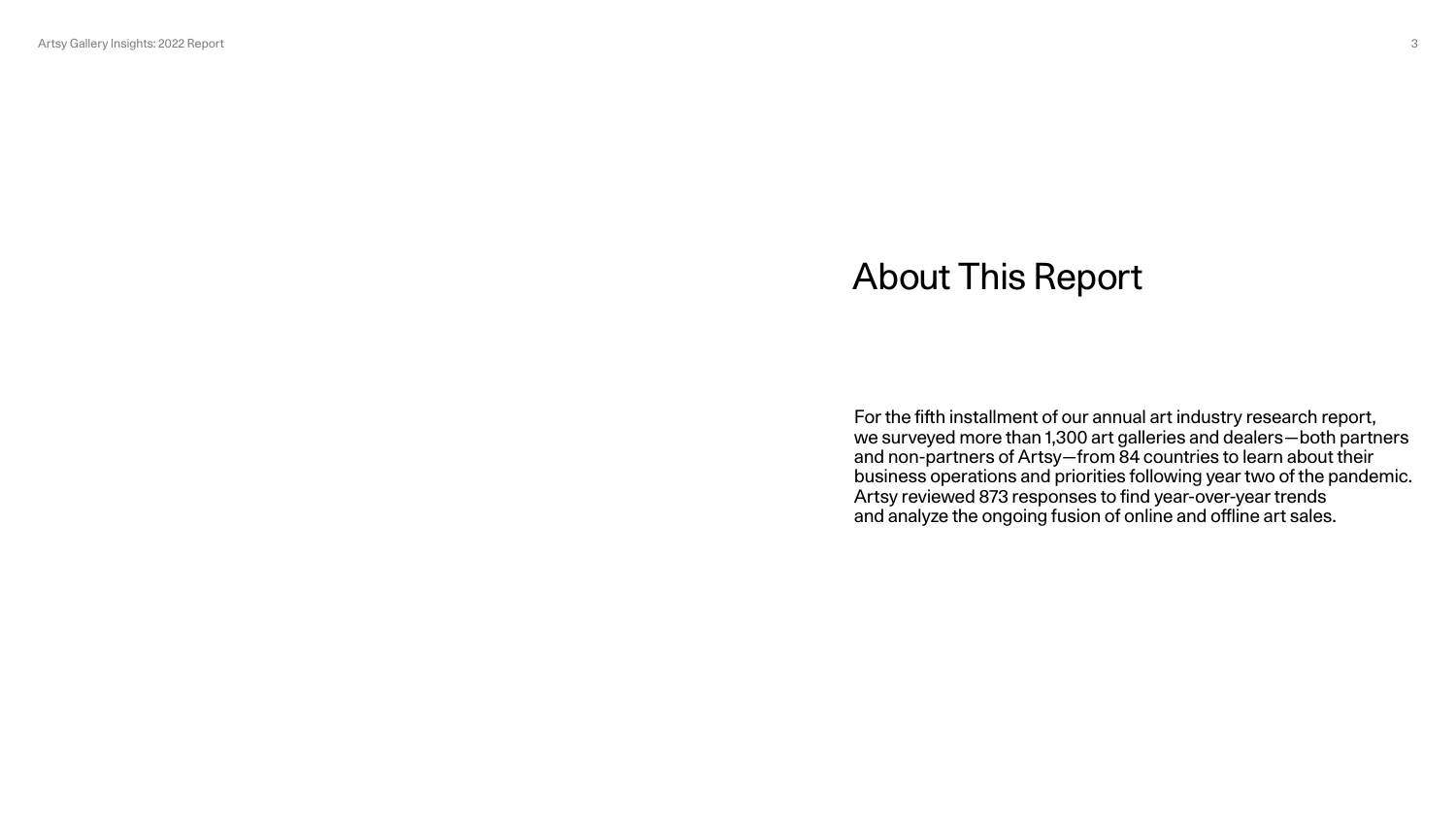## Key Findings 2022 Findings

- Online sales continue to grow
- Younger collectors are making their presence felt
- Price transparency is becoming the norm
- NFTs and cryptocurrency remain niche
- Marketing budgets are up across the board
- 22 Artwork sales have increased
- Galleries and collectors prefer different payment methods

#### 24 Survey Demographics & Methodology



Artsy Gallery Insights: 2022 Report 4

## Table of Contents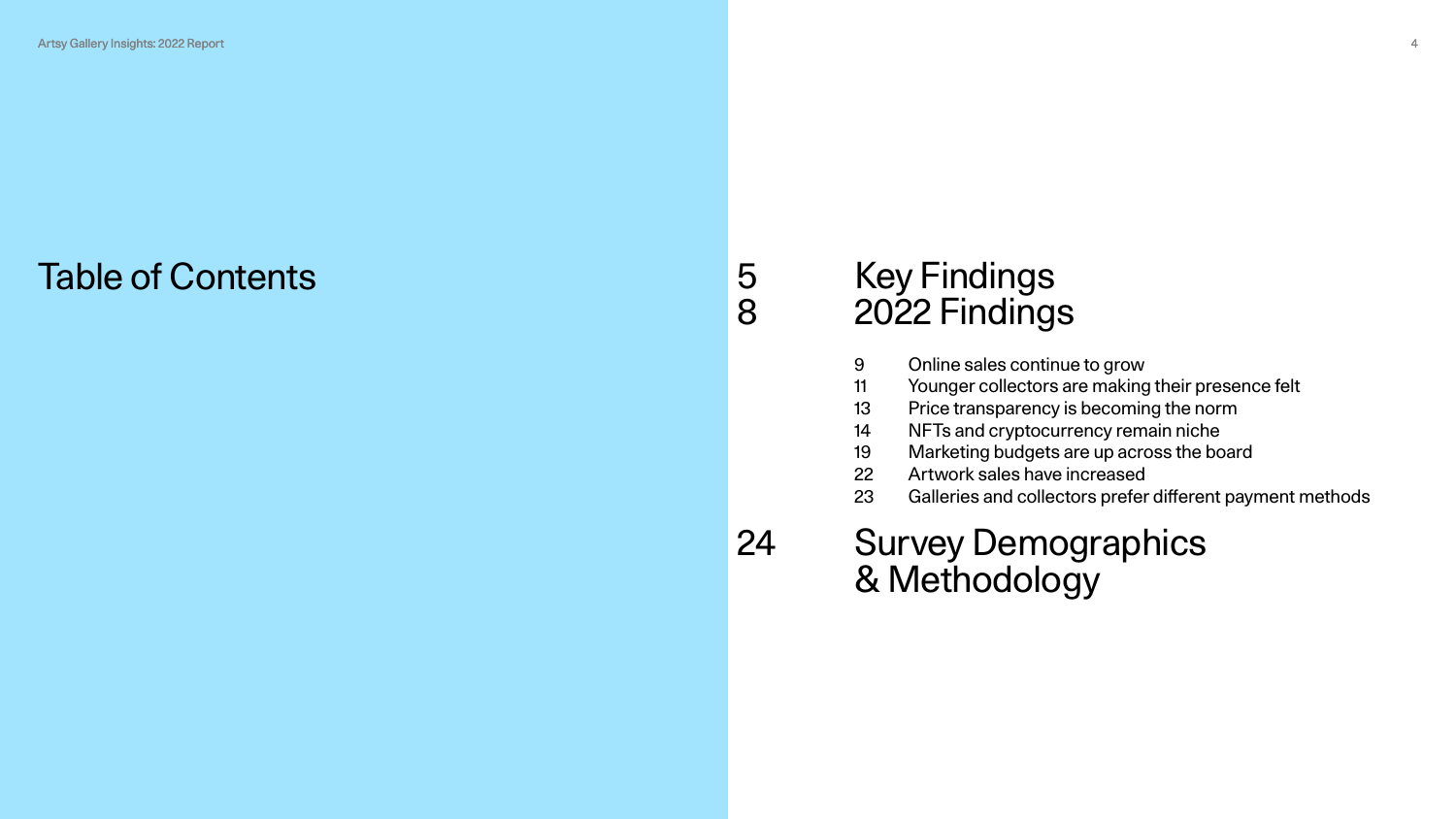# Key Findings

5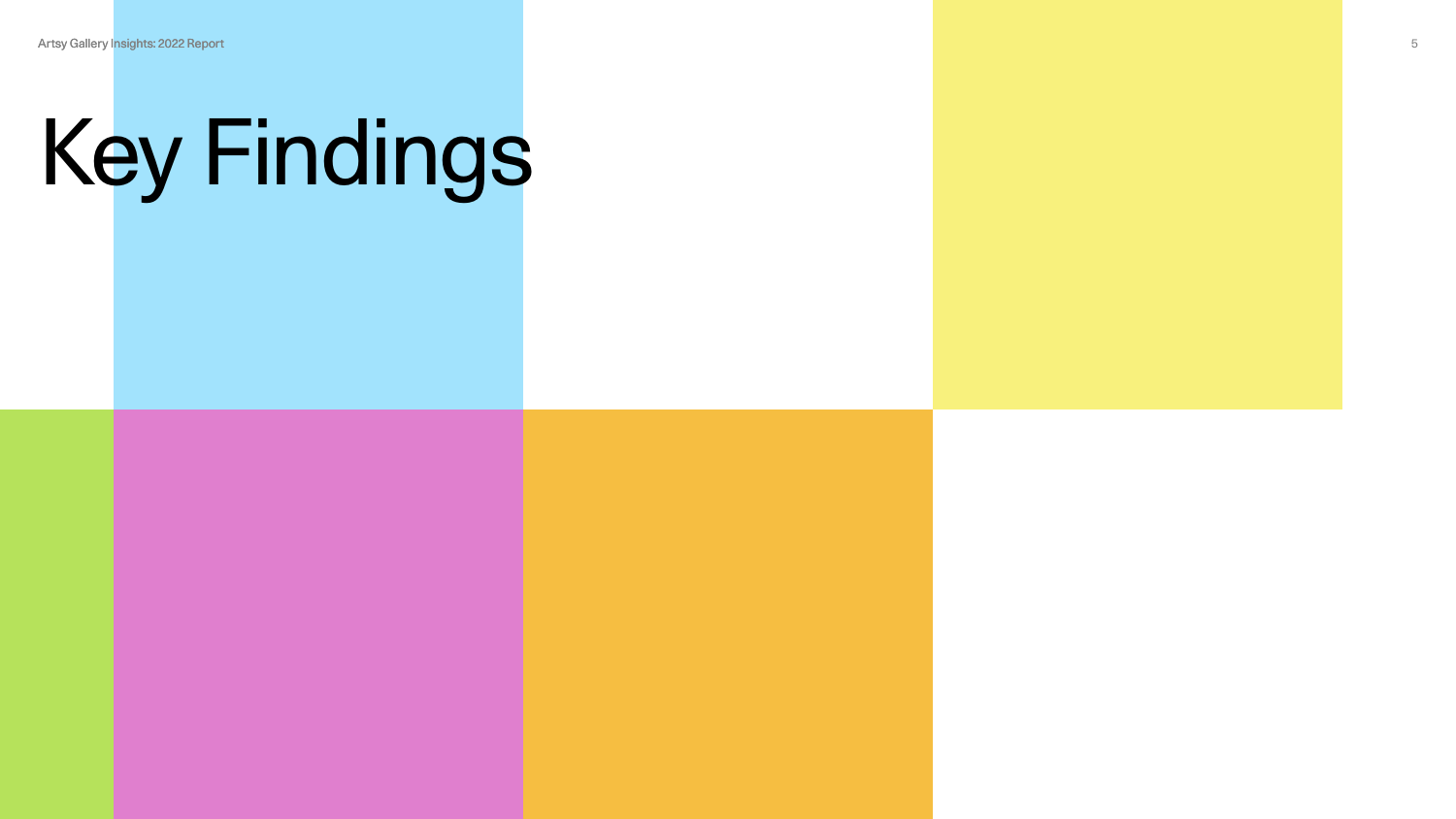Of the galleries surveyed, 64% reported that their volume of online sales increased in 2021 compared to 2020, quelling doubts that online sales models would be temporary measures. While in-person events returned and physical spaces reopened in 2021, online selling methods continue to attract business, with 47% of the surveyed galleries reporting that their online buyers last year were mostly new customers, up from 39% in 2020.

Crypto-backed non-fungible tokens, or NFTs, entered the art market in a big way in 2021, marking a potential paradigm shift for both digital art and the way that online art transactions are conducted. For now, though, NFTs are still a relatively niche corner of the market for galleries. Only 11% of the surveyed galleries reported selling NFTs in 2021, though 25% said they plan on selling them in 2022. The cryptocurrency trend goes beyond NFTs—30% of galleries surveyed said they were interested in accepting crypto as payment in the future, suggesting that galleries are keen to connect with new collectors from the crypto community.



1

2

#### Online sales keep growing, even as in-person events return

Few galleries are selling NFTs or accepting cryptocurrency for now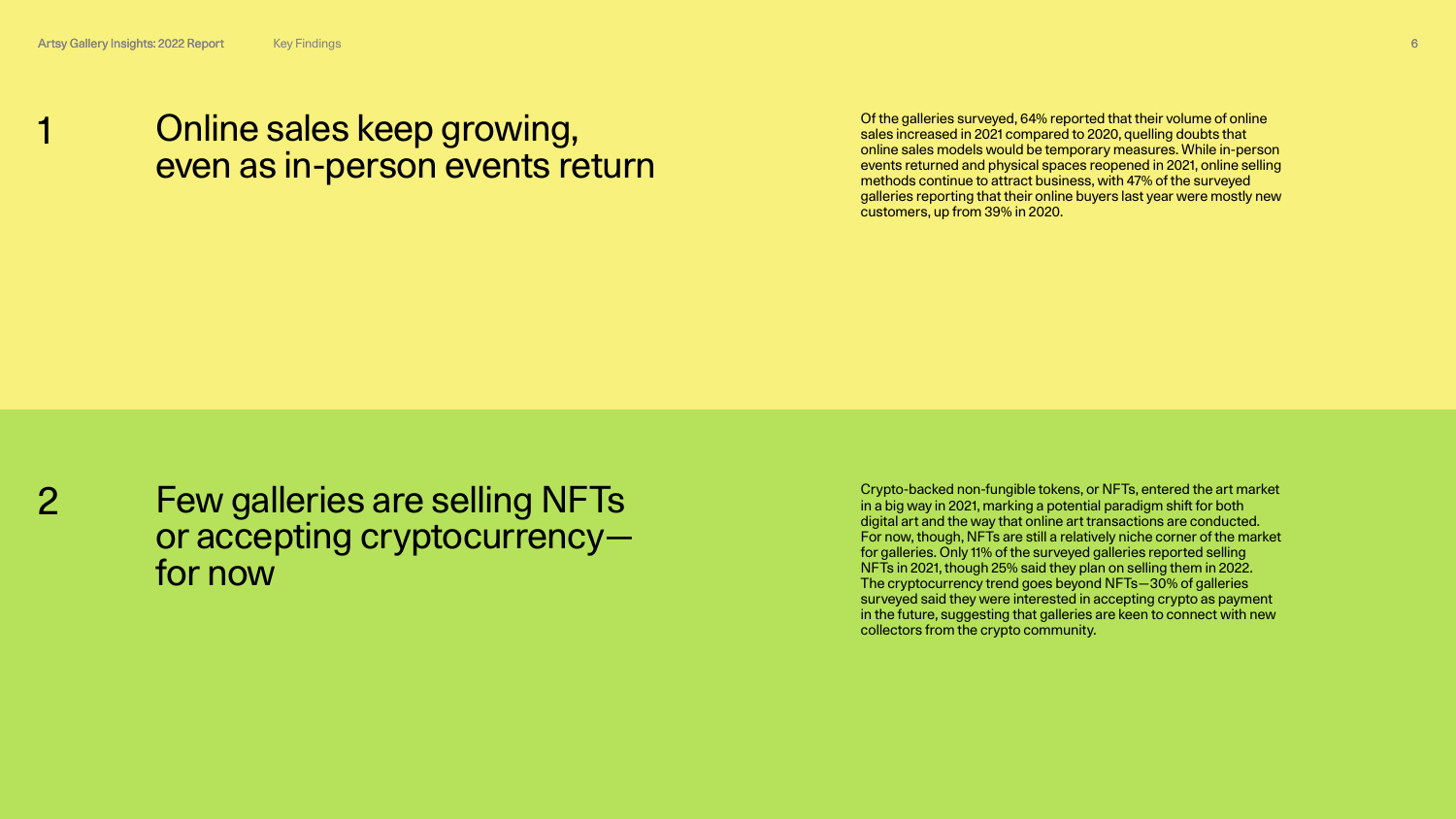After the pandemic cratered galleries' operational budgets in 2020, marketing became a significant line item across the board in 2021, eclipsing even pre-pandemic numbers. As COVID-19 restrictions were rolled back, the costs of attending in-person events such as fairs were added to the costs of maintaining gallery websites, social media pages, and subscriptions to online marketplaces like Artsy. Online marketplace budgets specifically are on the rise, with 2021 spending nearly doubling that of 2019. As a result, the average gallery's marketing budget in 2021 rose to \$92,800, a 38% increase from the average 2020 budget and a 24% increase from 2019.

Bank and wire transfers were ranked as galleries' top two payment preferences, with credit card payments coming in at third place. According to ["Art Collecting 2021: An Artsy Report,](https://partners.artsy.net/resource/art-collecting-2021-an-artsy-report/)" however, most collectors prefer paying with credit cards above any other method likely an outgrowth of new, digital-native collectors, and the increasing prevalence of online and app-based sales channels since the start of the pandemic.



3

4

### Marketing budgets have come roaring back to life

Galleries still prefer bank and wire transfers over credit cards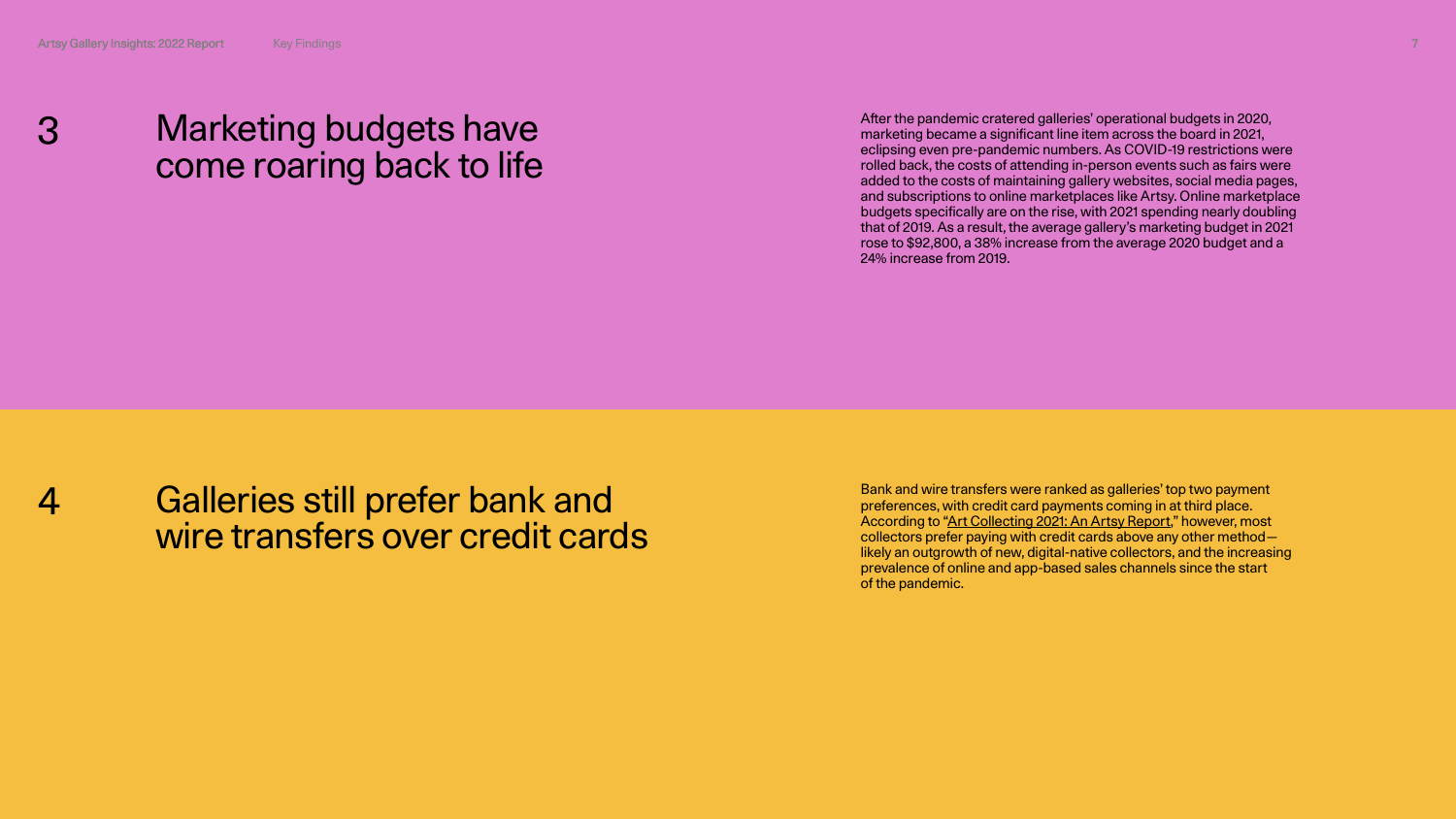# 2022 Findings

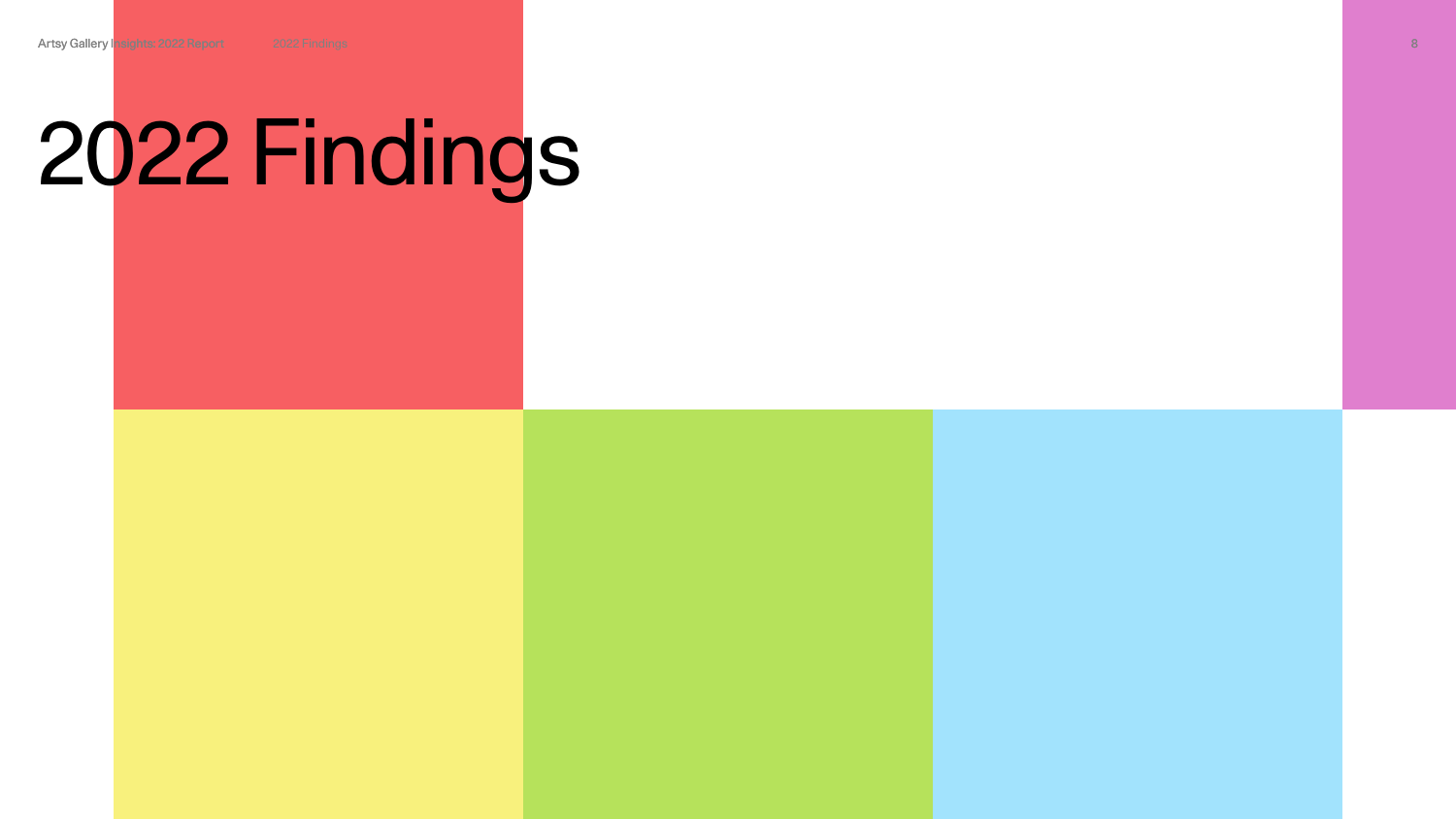## Online Sales Continue to Grow

Despite the return of in-person collecting, the volume of online sales has continued to increase, helping galleries connect with new collectors.

During the first year of the pandemic, galleries turned to online sales channels to remain connected with buyers. Sales through gallery websites, social media, and online marketplaces all became important sources of revenue.

Despite the resurgence of in-person sales channels, such as visiting fairs and galleries, the upward trend of digital sales has largely persisted in 2021, with more galleries than ever offering works for sale online namely 89% of respondents. This increase in works on offer online has been met with a hungry market: 64% of galleries claimed that the volume of their online sales increased in 2021 as compared to 2020, while 23% claimed that it remained the same.

> Galleries that saw their online sales volume stay the same

Digital sales channels have also proven particularly useful in reaching new collectors. Of the galleries surveyed, 71% saw an increase in new clients, and this can be traced in part to online sales: 47% of galleries said that online buyers were mostly new to their business in 2021, up from 39% in 2020.

Online marketing is similarly effective at attracting new customers: 46% of galleries reported that their website helped them reach the most new customers in 2021, followed by organic social channels at 42%, and email marketing at 19%.

Small galleries, categorized as those with one to three employees, have particularly benefited from the ability to connect with new buyers via

online channels. Nearly 50% of small galleries described their online buyers as mostly new to their business, and nearly 70% of that same cohort said they saw more first-time buyers in 2021 than the previous year.

How did the volume of your online sales in 2021 compare to that of 2020?

Galleries that saw their online

sales volume increase

23%

64%

Galleries that saw their online sales volume decrease





13%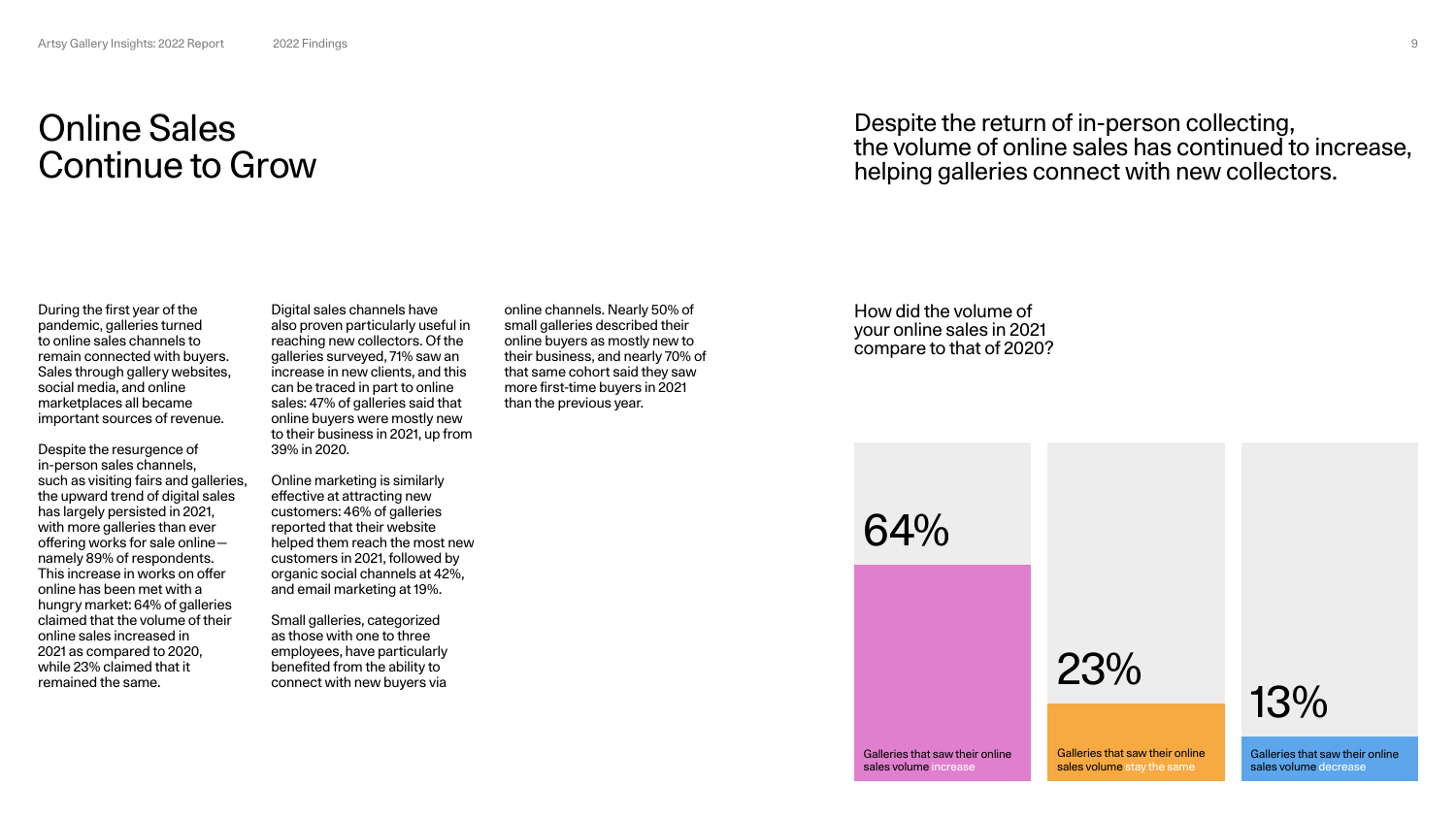#### 39%





#### Galleries reporting that online buyers were new to their business in 2021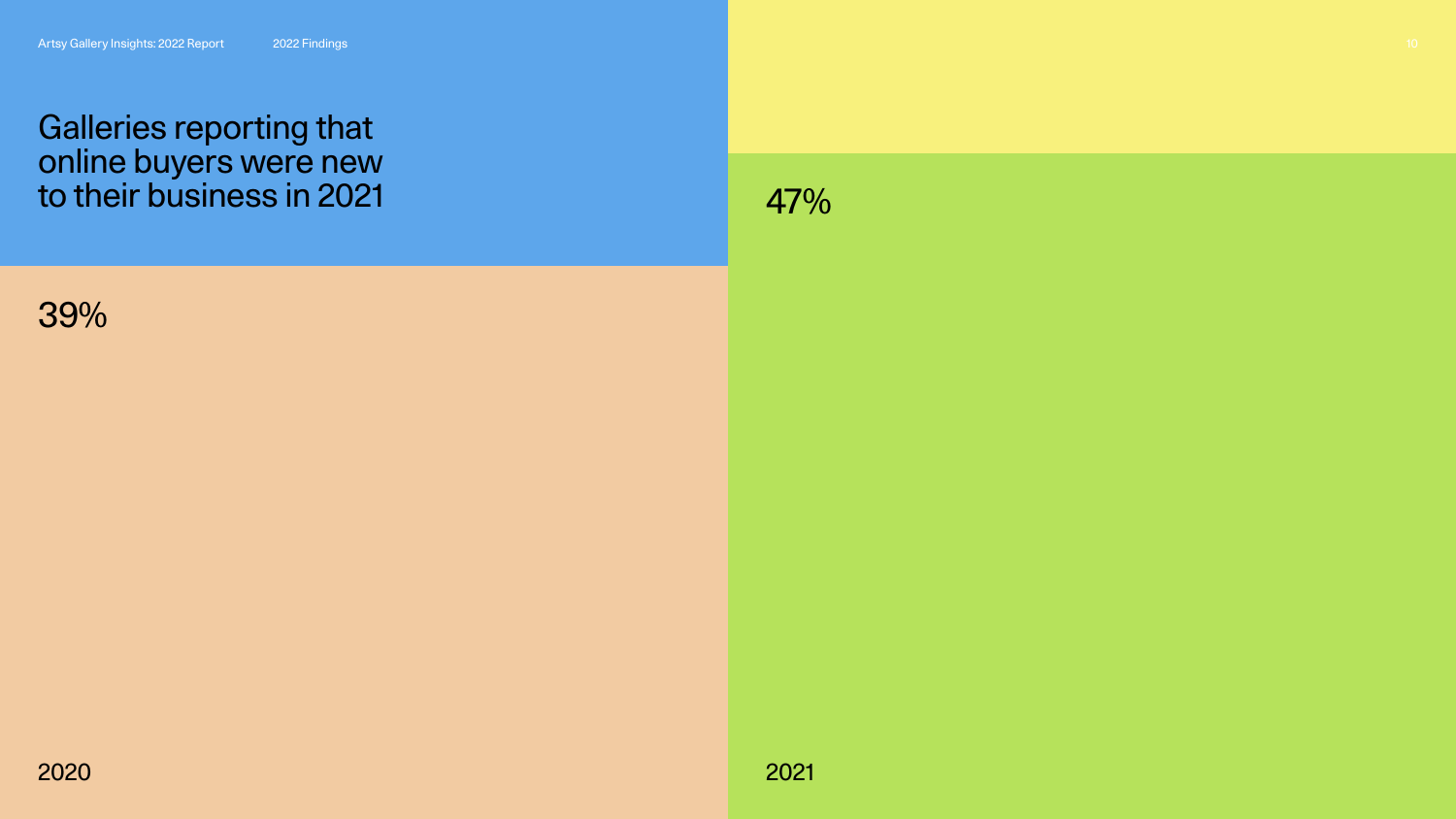#### Younger Collectors Are Making Their Presence Felt

#### Collectors under the age of 55 are becoming a stronger force in the art market.

In this year's survey, 64% of galleries reported that the average age of their buyers in 2021 was between 35 and 54, a 10% increase over 2020's numbers. Among all respondents, 62% considered this age range to be the most important to their business, and 52% said that collectors aged 35 to 54 spent more money at their business than any other age range. In step, the percentage of galleries reporting their average customer is 55 or older dropped from 25% in 2020 to 21% in 2021.

These shifting demographics go hand in hand with the change in dominant art sales channels, as the industry's move online has aligned with younger collectors' buying preferences. According to ["Art Collecting 2021: An Artsy](https://partners.artsy.net/resource/art-collecting-2021-an-artsy-report/)  [Report,](https://partners.artsy.net/resource/art-collecting-2021-an-artsy-report/)" 64% of next-generation

collectors—meaning those who started collecting in the past four years—said that they prefer to discover new artists on their phone, as opposed to 39% of experienced art collectors. According to the same Artsy report, 65% of next-generation collectors were between 18 and 44 years of age, indicating that these preferences generally align with a younger demographic. Additionally, 56% of nextgeneration collectors also said they prefer to buy via an app or mobile website.

What is the average age of your buyers?



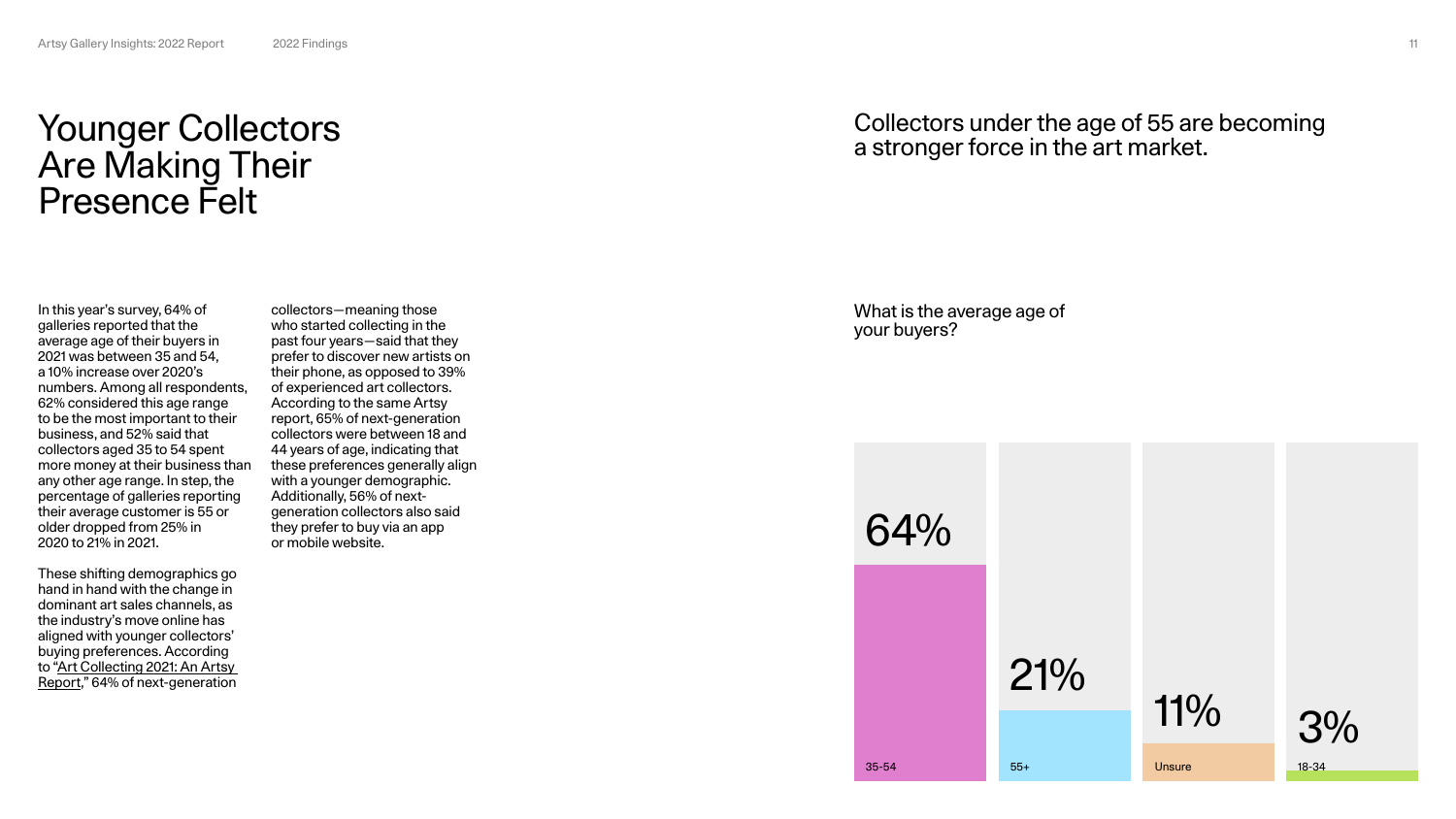2020 2021

#### 58%

#### 64%

#### Galleries reporting an average buyer age between 35 and 54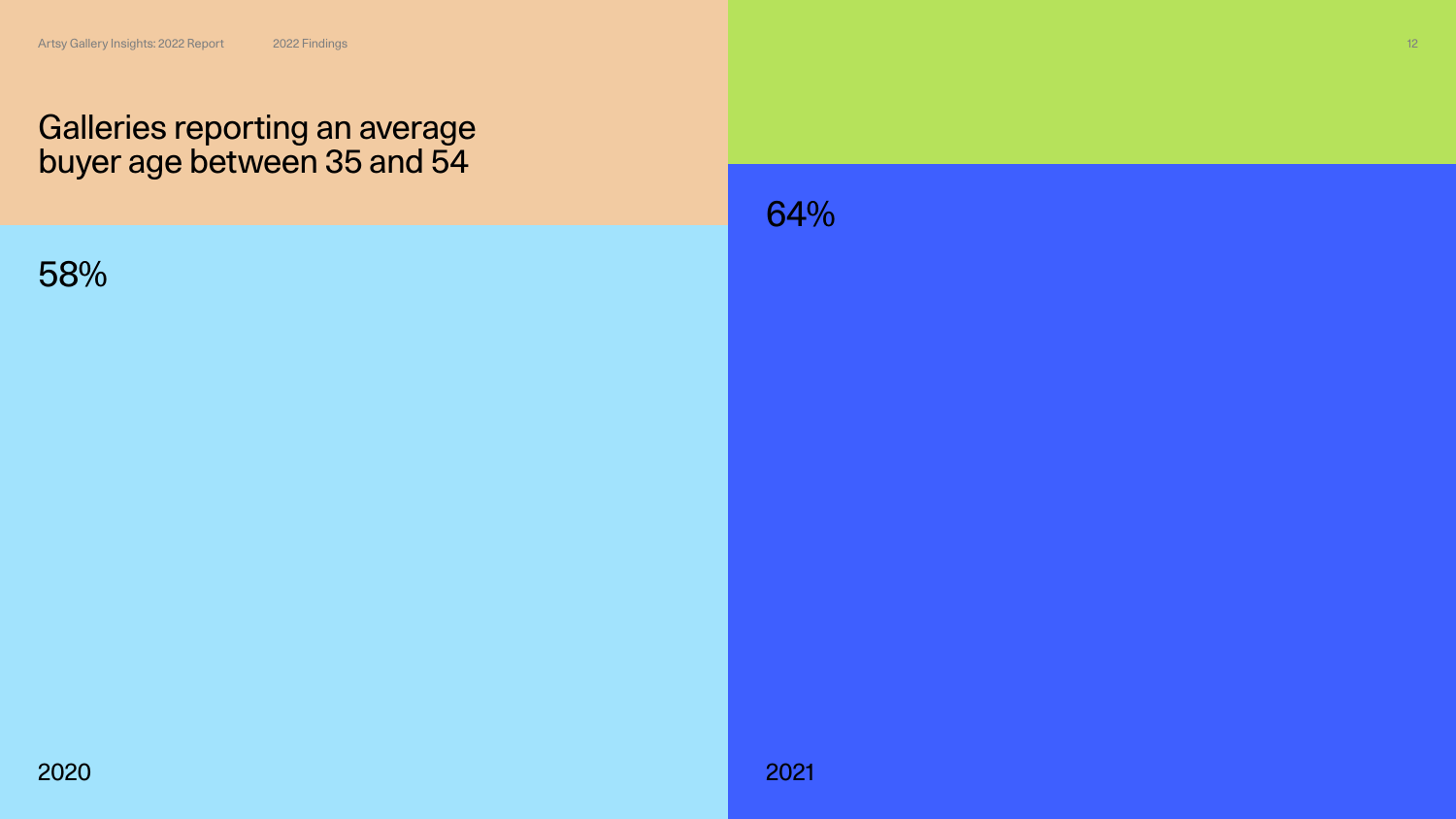## Price Transparency Is Becoming the Norm

Visible pricing is upending the status quo as galleries embrace online sales and attempt to attract new collectors.

Among the surveyed galleries, 77% said they displayed prices on at least some of their works in 2021, up from around 74% the year before. A more stark difference can be seen when comparing the percentage of galleries that said they only share prices upon request—which was 29% in 2019, 25% in 2020, and just 20% in 2021.

Of the galleries that embrace price transparency, 50% said they listed more works with visible pricing in 2021 than in 2020, while 47% said they listed about the same amount, signaling that among those who have adopted the practice, price transparency is here to stay.

This practice is also widespread on art marketplaces such as Artsy. In 2021, 75% of all works listed on Artsy carried a visible price, up from 69% in 2020 and 63% in 2019.

In addition, according to Artsy's internal data, works for sale on Artsy with public prices are about five times more likely to sell than those without.

This is generally reflective of collectors' preferences. In "Art [Collecting 2021: An Artsy Report,](https://partners.artsy.net/resource/art-collecting-2021-an-artsy-report/)" 62% of respondents said the lack of visible prices kept them from buying art online. Among nextgeneration collectors, this was even more prominent, with 71% of respondents in that cohort saying that it was a roadblock to purchasing art online.

% of galleries making prices visible on at least some of their works sold online



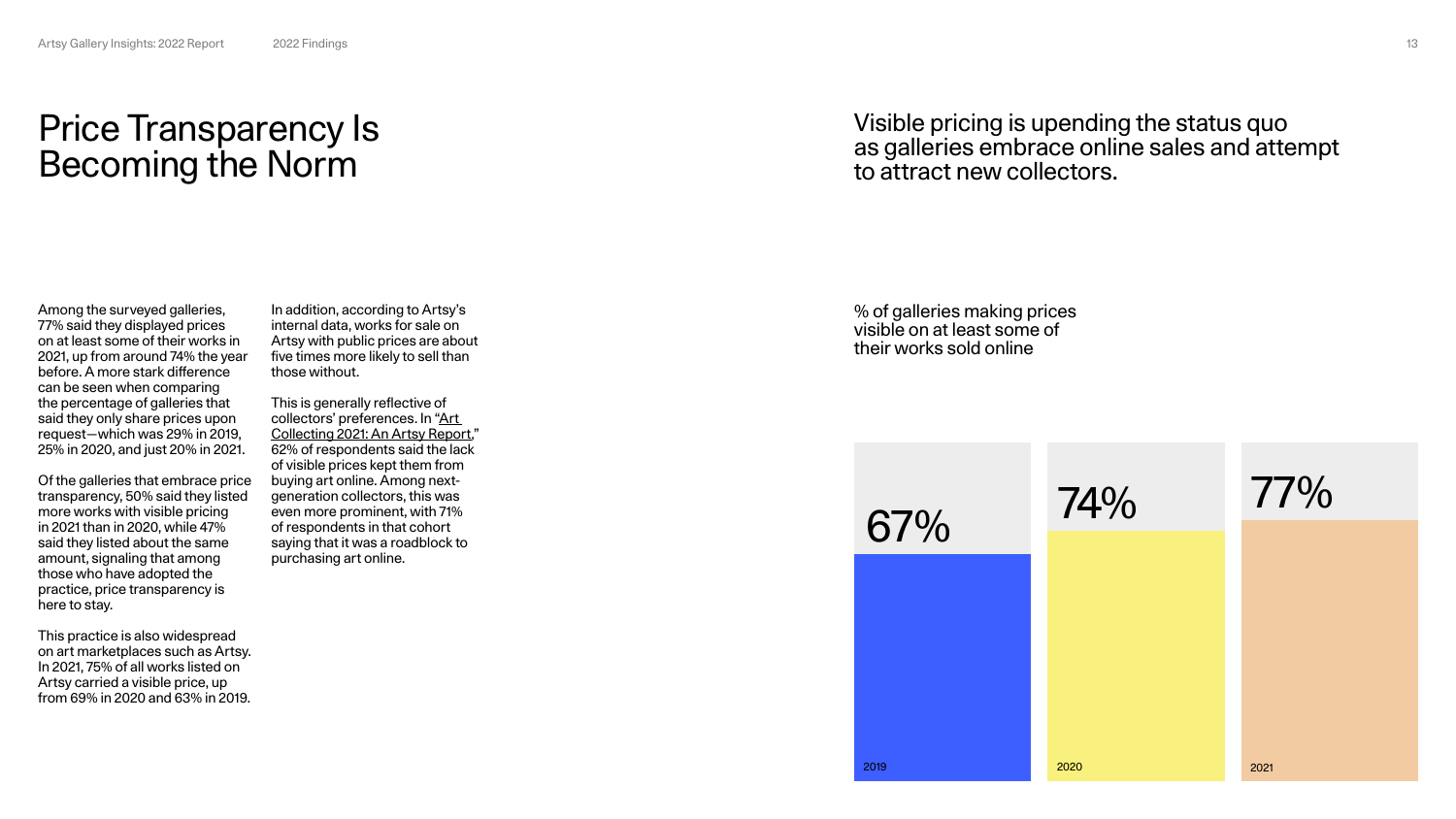#### NFTs and Cryptocurrency Remain Niche, but May Become More Prominent

Cryptocurrency and NFTs entered the art world's collective consciousness in a big way in 2021, though their actual appeal among traditional galleries is relatively minor.

In 2021, cryptocurrency and NFTs made a big splash in the art world thanks to high-profile events like the record-breaking \$69.3 million Beeple sale at Christie's last March, which placed the artist among the most expensive living artists at auction.

Despite this, galleries have largely taken a tempered approach to the medium. According to this year's survey, 11% of galleries said they sold NFTs in 2021, though 25% said they planned on including NFTs in their sales approach in 2022, while 28% were undecided. Of the galleries that sold NFTs in 2021, 68% said their collector base expressed interest in the format, and 87% said they will offer NFTs again in 2022.

Galleries that sold NFTs in 2021 tend to be smaller in size. Of the respondents that offered NFTs, 66% had three employees or fewer, and 15% had four to six employees, with participation continuing to decrease as the number of employees increased.

This seems to suggest that smaller galleries are more willing to experiment with selling new art forms than larger galleries.

The sales volume made from NFTs tends to be small: In Artsy's survey, 51% of galleries said the total sales volume generated by selling NFTs was \$5,000 or less. Then, 20% of galleries generated between \$5,000 and \$14,999 by selling NFTs, and 15% generated between \$15,000 and \$49,999. Only 5% of galleries earned over \$250,000 selling NFTs in 2021.

However, according to Art Basel and UBS's report "The Art Market 2022," 74% of high-net-worth collectors—defined as those who spent more than \$10,000 on art and collectibles in 2020 and 2021 purchased art-based NFTs in 2021, and 88% of the same cohort said they were interested in purchasing NFT-based artworks in the future, indicating that there is a large pool of collector interest in the format.

The adoption of cryptocurrency as a payment method has also been sluggish among many galleries, but it seems to have gained more relative acceptance than NFTs. Of the galleries surveyed, 30% said they are interested in accepting crypto as payment in the future, and 26% were undecided, which seems to indicate that galleries are interested in catering to a new generation of collectors who are flush with cryptocurrency and eager to buy art. In fact, blue-chip galleries seem to be leading the charge towards crypto adoption: Pace and Gagosian have both announced they will accept crypto payments, and Pace has launched its own NFT platform.

> Galleries that sold NFTs in 2021

11%

Galleries planning to sell NFTs in 2022

25%

Galleries interested in accepting cryptocurrency in the near future





30%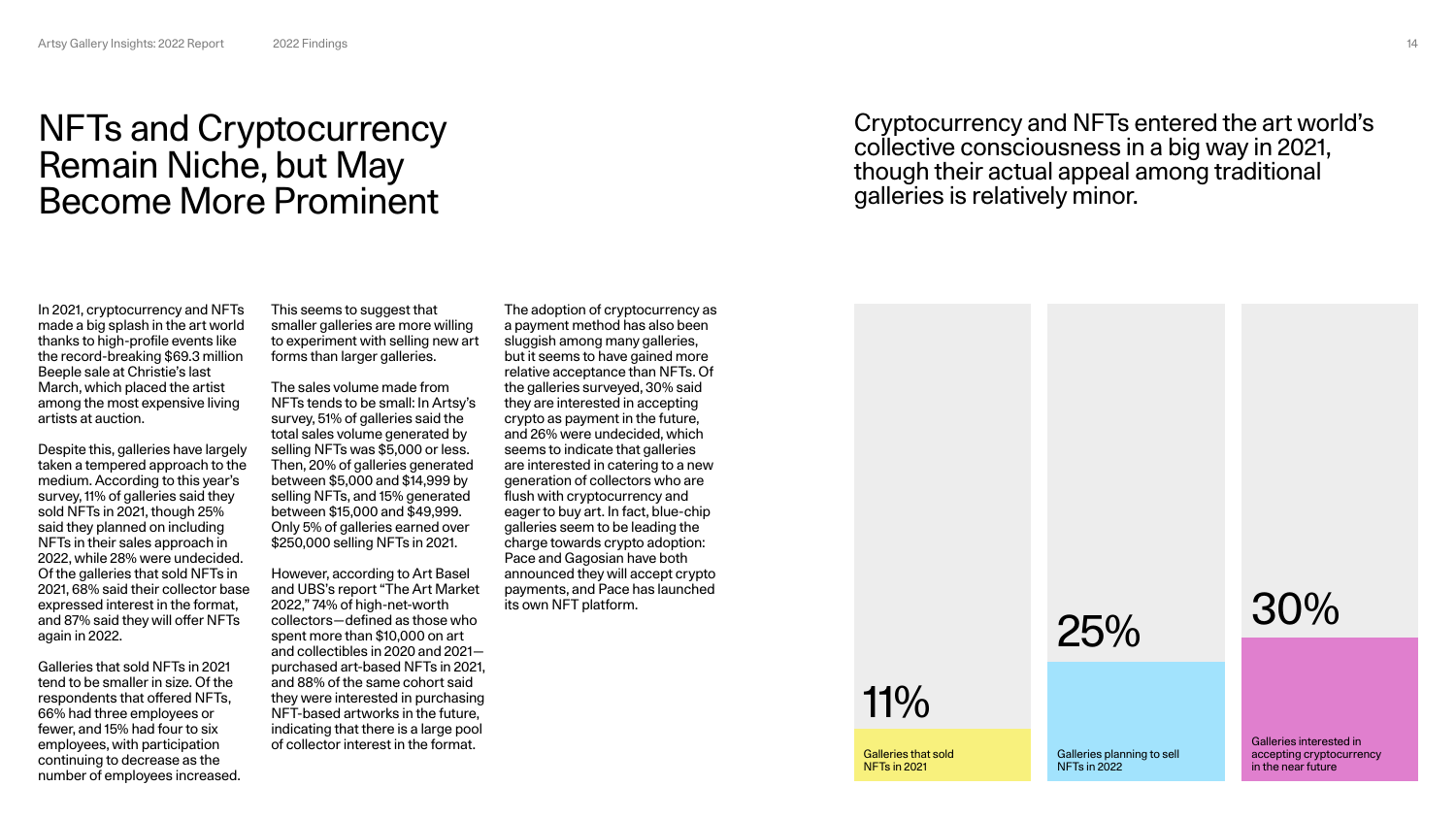have a physical location

74%

saw an increase in first-time buyers

## 85%

will sell NFTs again in 2022

87%

said their collectors had expressed interest in buying NFTs



68%

are interested in smart contracts, which grant artists royalties for the resale of their work



## 58%

#### Of the 11% of respondents who sold NFTs in 2021…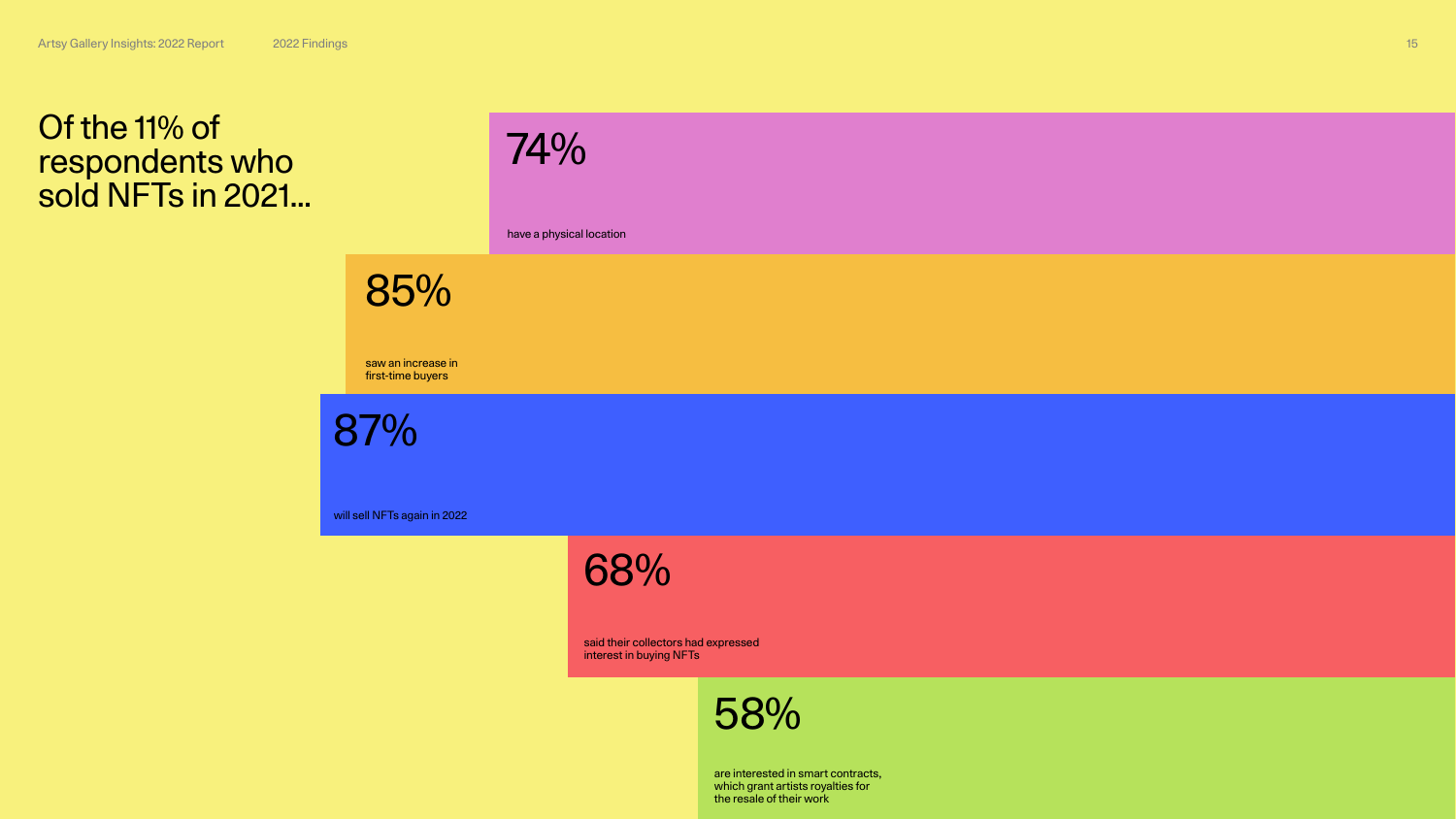#### NFTs Promised to Revolutionize the Art World—but Are Galleries on Board?

Josie Thaddeus-Johns





Refik Anadol, *Machine Hallucinations — Nature Dreams / AI Data Sculpture* (2021) at KÖNIG GALERIE, Berlin. Courtesy of KÖNIG GALERIE.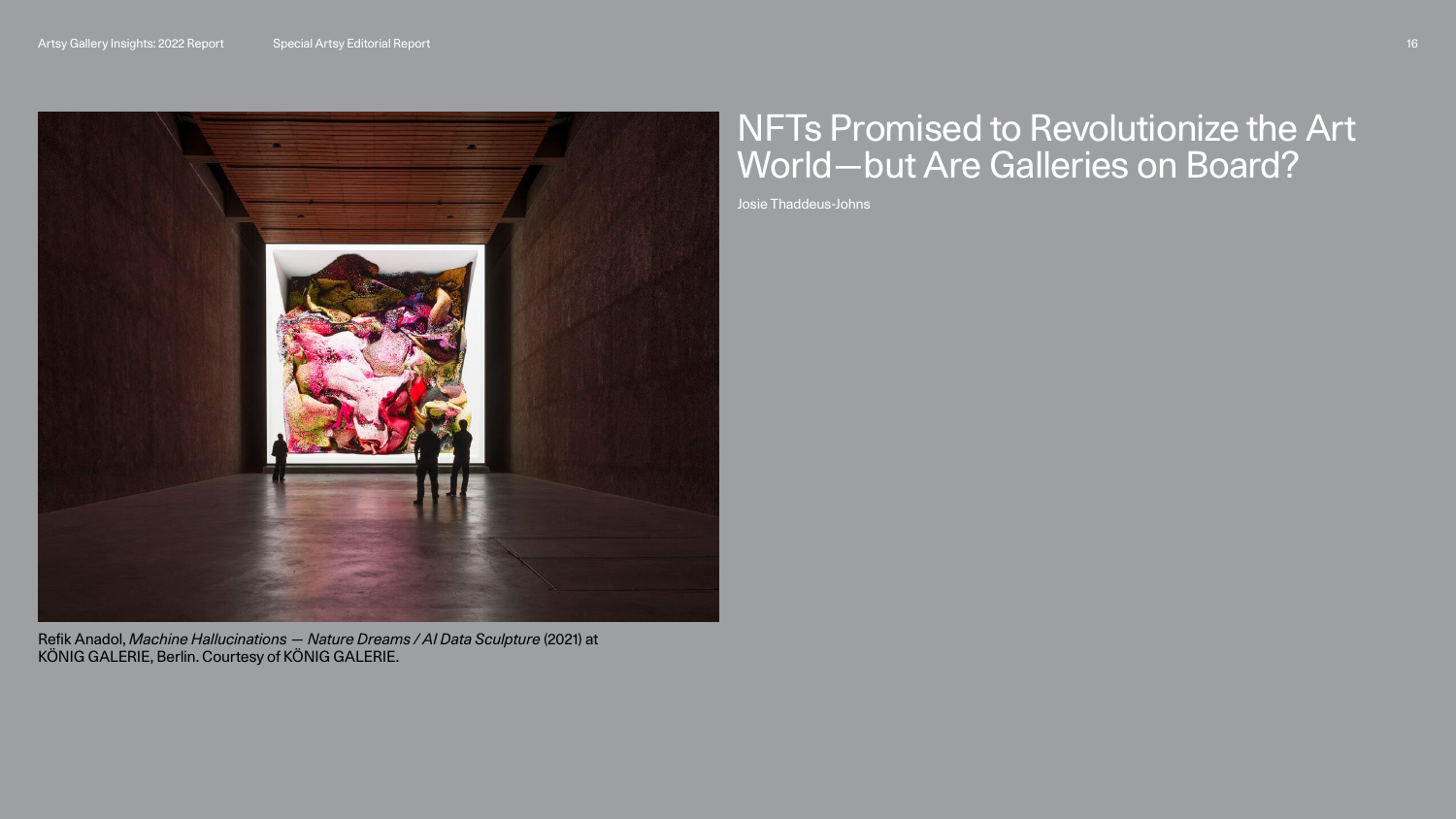It's been impossible to miss the growth in sales of NFTs (non-fungible tokens). The exorbitant sums paid for several high-profile, blockchainauthenticated artworks has made them an unavoidable talking point. Now that NFTs are frequently used as certificates of ownership for different types of media, from profile pic (PFP) projects like Bored Ape Yacht Club, to performative gestures like Cassils's cans of poop based on famous artists' diets, the traditional art-world distinction between artwork and collectible has seemed, at times, under threat. NFT marketplaces, after all, are far more inclusive of newcomers than the art establishment, and there are plenty of platforms where artists are able to connect with buyers directly.

This has enabled NFT artists to succeed outside the gallery structure. Take Beeple, for example, whose infamous *Everydays: The First 5000 Days* (2021), a digital collage, sold as an NFT at Christie's for \$69.3 million in March 2021. This

month, he opened and sold out his first gallery show (reportedly the first gallery opening he has ever attended) at Jack Hanley Gallery. With a year of NFTs behind us, how have galleries responded to this surge in interest for blockchain-certified work?

Artsy recently surveyed its gallery partners about their experience with cryptocurrency and NFTs, and found that just over a tenth of the 873 respondents said that they had sold NFTs in the last year. Artsy's survey also suggests that the value of most NFTs sold in galleries may be more modest than the headlines suggest: Of those that sold NFTs, only 5% of galleries said the works' prices totaled over \$250,000. The majority (51%) of galleries sold less than \$5,000 worth of NFTs.

Among galleries I spoke to on the topic, there was a broad agreement: There are traditional art collectors, and then there are NFT collectors, and each group has entirely different expectations. Many galleries might not come into contact with NFT

aficionados (67% of galleries in Artsy's survey said that their clients had not even asked about collecting NFTs), but there are several that are making concerted efforts to bridge the gap.

Unit London's Joe Kennedy, who co-founded the gallery with Jonny Burt in 2013 without a built-in collector base, had previously used social media, such as Instagram, to connect with buyers. But the boom in NFTs presented a new community: younger, tech-literate clients ready to engage with the gallery. Kennedy was attracted to the open, disruptive nature of the NFT market: "All the issues of accessibility in the art world stem from a lack of transparency. And it creates a very inequitable marketplace for artists, and sometimes for collectors." His approach resulted in a new, curated NFT-selling platform, Institut. It debuted with a show of almost 100 artists, curated by Kenny Schachter, including "NFT-native" artists like Olive Allen, as well as more established art world names, like Jake Chapman. As the venture develops, the gallery will be working further with artists that are already established in the NFT world, he explained, such as Tyler Hobbs and IX Shells, who both featured in Institut's booth at Art Dubai 2022.

Institut is reaching out to the crypto community through platforms normally eschewed by the art world—notably Twitter and Discord. On the latter, Institut has a private channel for collectors and artists, with over 2,000 members.

Other galleries are taking a different approach to bridging the gap. Last year, Johann König founded misa.art, an NFT marketplace that caters to a younger set of collectors than his blue-chip gallery König Galerie usually works with. Indeed, the gallery itself still sells NFTs on platforms like Opensea, where Refik Anadol's work *Machine Hallucinations – Nature Dreams : AI Data Sculpture* (2021), exhibited at the gallery's Berlin location in late 2021, sold for just over 300 ETH (around \$870,000).

Misa, which accepts both crypto and credit card payments, and offers technical help via a Discord channel, is aimed at individuals who need no hand-holding in purchasing NFTs. "The good thing about Misa is that it provides the visitor with so much information that they can make an educated decision," said Johann König. By contrast, König characterized the gallery itself as being about "serving artists." He added, "We focus a lot on placing work in museums. A platform can't do that, but for young artists, young collectors, it works."

Pace, meanwhile, set up an entirely new platform, Pace Verso, late last year, which will offer monthly drops from artists in and outside of its program (Lucas Samaras and Glenn Kaino have already been featured). Christiana Ine-Kimba Boyle, Pace's





Leo Villareal, *Cosmic Reef #125*, 2022. © Leo Villareal, courtesy Pace Gallery.

Steven Sacks, who runs bitforms gallery, has been selling media art for the last 20 years. But in 2021, everything changed. The NFT boom, he said, is "probably the most disruptive thing that's happened to my gallery both positive and negative." Suddenly, the previously small audience for buying digital art became exponentially larger: "It opened up the market to millions of people who now look at a digital piece of art as legitimate," he said.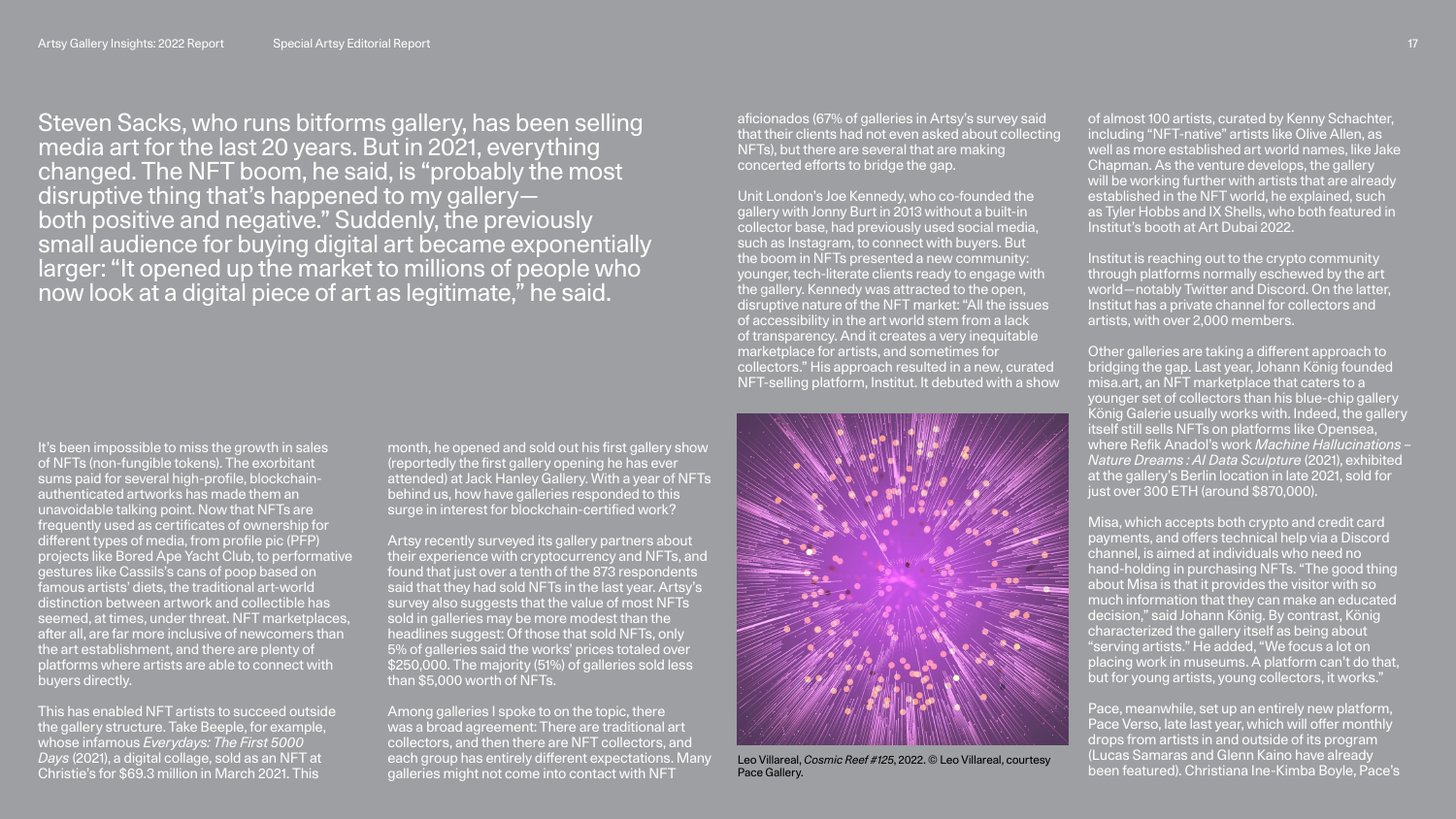director of online sales, sees crypto-native and traditional collectors becoming more unified in the future. While the gallery has been helping (or "hand-holding") its regular collectors through the intricacies of purchasing NFTs, there was also movement in the other direction, she explained: "Verso gives us an opportunity to engage with collectors from the crypto side that we would like to convert into more traditional art collectors. In theory, it's no different from client development, trying to

learn exactly what they like and what they may want." One collector in particular, she explained, has bought an NFT at every one of Pace's drops so far, and is now interested in other artists on its roster, like Adam Pendleton and William Monk.

At German gallery Galerie Nagel Draxler (which, like Unit London, tapped crypto-art enthusiast Kenny Schachter to inaugurate their NFT program), only a few NFT buyers had been converted to the gallery's

As for the future of NFTs in the art world, Draxler was also adamant that there would be no future without clean blockchain technology, referring to energy-guzzling proof-of-work technology that some blockchains currently run on. "If this is not resolved, it doesn't have a future," she said.

regular programming. "It's not common, but it's growing," said gallery co-founder Saskia Draxler, noting that there was interest from these buyers in artists like Christine Wang and Martin Kippenberger.

Galerie Nagel Draxler shows NFT works in a dedicated "crypto kiosk" that, beginning this year, takes up one of the gallery's two exhibition spaces in Berlin, and has also popped up in booths at several art fairs. This IRL space creates interactions that Draxler sees as vital to bridging the gap between the art and crypto communities. For example, at Art Cologne last fall, the gallery sold a Schachter work to a collector who usually collects Joseph Beuys and Jonathan Meese.

In contrast to building an NFT platform, a less intensive entry point for galleries courting crypto collectors might be the acceptance of cryptocurrency as a payment method for traditional artworks. In Artsy's survey, 30% of respondents said they planned to take this step in the next few years. For crypto-rich collectors who have a vested interest in keeping their gains out of traditional, or fiat, currency, this could make purchasing art a much more attractive prospect.

Or could it? Rachel Lehmann, co-founder of Lehmann Maupin, explained that the gallery started accepting crypto payments in summer 2021. And yet, until now, this option has been selected by only a handful of clients, she said. The gallery hasn't seen an influx of newly interested crypto-enthusiastic art buyers. "Not yet," she said.

On March 11th, Lehmann Maupin launched a new virtual space to exhibit augmented reality (AR) works sold as NFTs, called CollectAR. The platform, which will be inaugurated with Ashley Bickerton's "Ocean Chunks" series, allows for artworks from the gallery's program to be digitally superimposed on our real-world surroundings via QR code. The works will be for sale beginning March 29th. Lehmann sees this platform as a "bridge into understanding different communities," as well as a way of offering an immersive viewing experience of the artwork. "It changes everything. Rather than seeing something two-dimensionally, we have the possibility to experience it in a very different way," she said.

Indeed, it seems like gallery involvement in NFT sales is set to grow: A quarter of the galleries from Artsy's survey reported that they plan to sell NFTs in 2022, which is a 150% increase from the number that said they actually sold them in 2021. There are encouraging signs for artists, too: Of the galleries that are already selling NFTs, 58% said they are interested in seeking ways to provide artists with smart contracts that grant royalties for the resale of their work.

Meanwhile, as galleries' sales of NFTs—which are predominantly digital media—grow, collectors may start asking different questions, explained bitforms's Steven Sacks. "A big part of the dialogue between the gallery and the collector is: How do you present the work? Can we present more than one work on a screen? What's going to happen if the file fails? There's this discussion about the foundation of art, which is the experience," Sacks said. "It's unbelievably important to everyone."





Krista Kim, *8x8 XR*, 2021, 3:08, in collaboration with Jose Igarza, music by Ligovskoï. Courtesy the artist and Unit London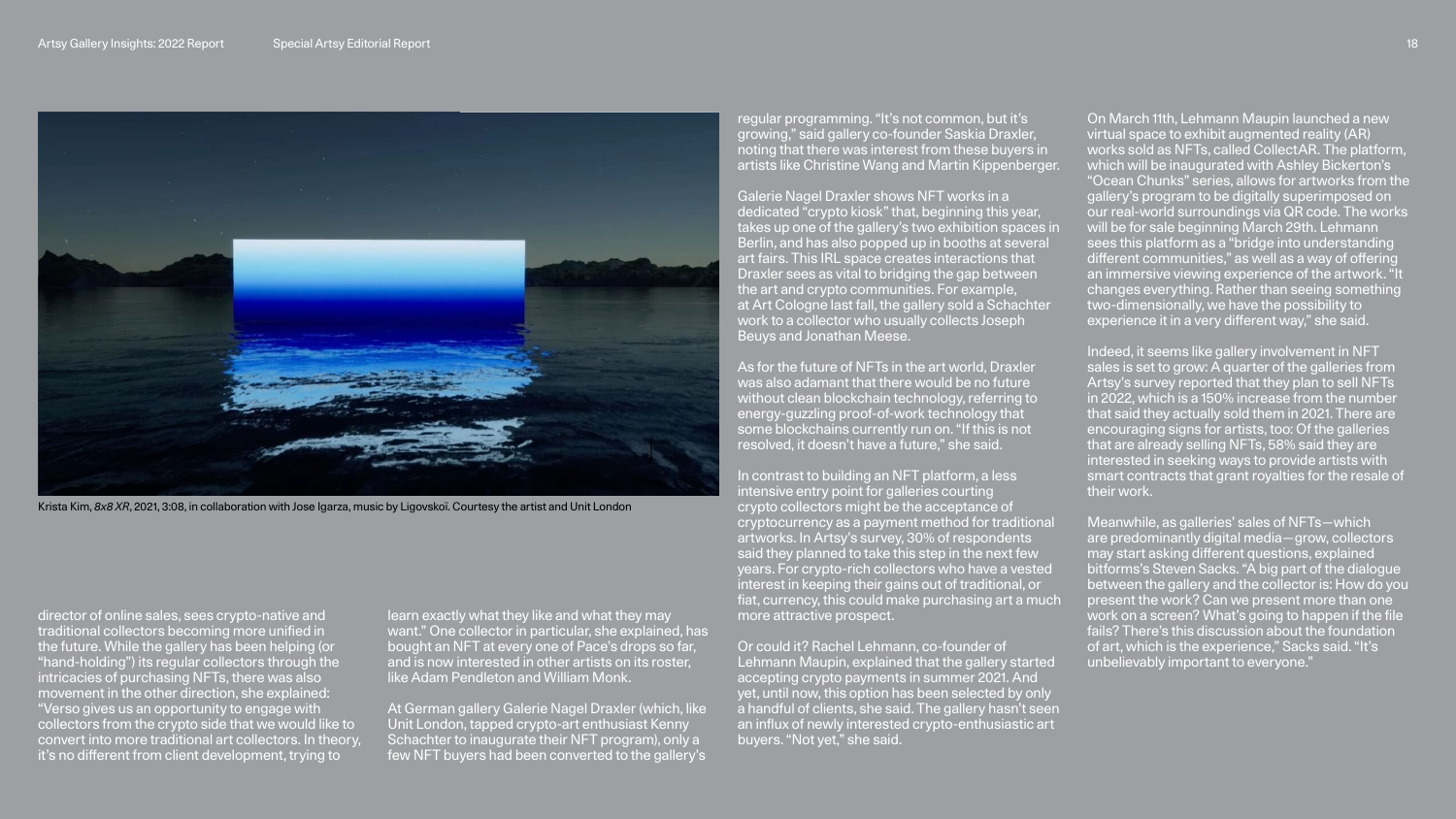### Marketing Budgets Are Up Across the Board

38%





Year-over-year increase

The average gallery marketing budget rose to \$92,800 in 2021, a 38% increase from 2020 and 24% higher than in 2019. This exorbitant jump in expenses comes as galleries spend more on both online and in-person sales strategies amid the return of fairs and other offline events.

Fairs were by far the largest line item in 2021 marketing budgets, costing \$42,600 on average—a 43% increase over the \$29,800 average fair budget in 2020. This was matched by an increased investment in certain online sales channels, as well. Of particular note is that the average budget for online marketplaces like Artsy was \$8,900 in 2021, up from \$6,700 in 2020 and \$4,500 in 2019.

Historically, 67% of the surveyed galleries participated in fairs, and many plan to continue to do so: 47% said they planned on participating in one to three fairs in 2022, and 17% said they would participate in four to six. In 2021, fairs were the fourth-

most lucrative sales channel for galleries, up from their position as the sixth-most lucrative in 2020. Overall, these statistics may signal that, despite the increased importance of digital sales channels, fairs will continue to dominate marketing budgets moving forward.

Other in-person events outside of fairs were the second-most expensive budgetary concern in 2021, with an average price of \$13,100, up from \$6,900 in 2020. Printed materials saw a similar jump in budgetary prominence, going from \$7,000 in 2020 to \$11,000 in 2021.

Digital spending saw similar increases. In addition to the aforementioned increase in online marketplace budgets, spending on websites and social media also increased substantially from 2020, likely reflecting the success those channels brought in that year. Email marketing and paid advertising budgets were both

down from 2020, but were still comparable to pre-pandemic averages.

For galleries with 25 or more employees, budget increases in 2021 were even more dramatic. The average marketing budget of a gallery this size was \$453,000, with \$239,000 of that going towards in-person expenses such as printed materials, fairs, and other events, and the remaining \$214,000 going to online efforts and advertising costs.

Larger budgets may be due in part to general inflation. The return to in-person events has brought its own attendant cost increases, but an increase in everything from gas prices to shipping costs has acted as a multiplier on those budgets. These skyrocketing prices have begun to factor into artwork pricing, too, with 22% of respondents saying that they are planning on increasing the prices on their works due to inflation, and 34% saying they are unsure.

#### As the art world reopened in 2021, galleries spent significantly more on marketing across both online and offline channels than in years past.

|                          | 2020     | 2021     |
|--------------------------|----------|----------|
| Fairs                    | \$29,800 | \$42,600 |
| <b>Printed materials</b> | \$7,000  | \$11,000 |
| Events (excl. fairs)     | \$6,900  | \$13,100 |
| Online art marketplace   | \$6,700  | \$8,900  |
| Your website             | \$6,100  | \$6,000  |
| Paid advertising         | \$4,500  | \$4,500  |
| <b>Email marketing</b>   | \$3,700  | \$3,200  |
| Social media             | \$2,500  | \$3,500  |
|                          |          |          |
| Total                    | \$67,200 | \$92,800 |

#### Gallery marketing budgets 2020 vs. 2021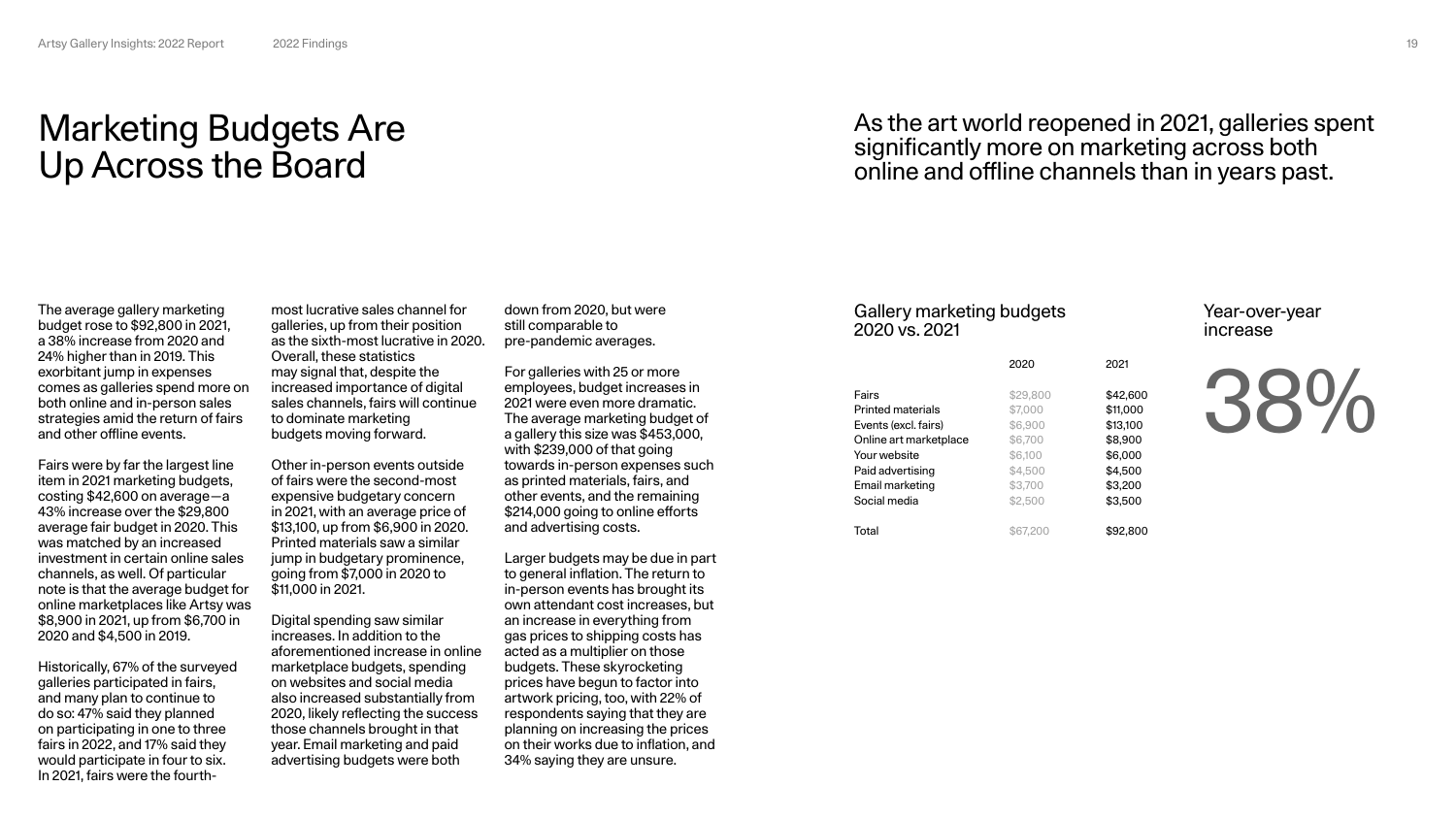### Marketing budgets in 2021 by gallery size

| Fair<br>(e.g., booths, attendance)                                                | \$39,000 |
|-----------------------------------------------------------------------------------|----------|
| <b>Printed materials</b><br>(e.g., exhibition postcards, catalogues)              | \$8,400  |
| Events<br>(not including fair activity)                                           | \$11,300 |
| Online art platform<br>(e.g., Artsy, 1stdibs)                                     | \$8,500  |
| Paid advertising<br>(e.g., Facebook ads, magazine ads)                            | \$3,400  |
| Your business's website<br>(excluding online art platforms, e.g., Artsy, 1stdibs) | \$5,500  |
| <b>Email marketing</b>                                                            | \$2,500  |
| Social media                                                                      | \$2,900  |
| Total                                                                             | \$81,500 |

| <b>Marketing budget</b><br>(10-24 employees) | <b>Marketing budget</b><br>(25+ employees) |
|----------------------------------------------|--------------------------------------------|
| \$81,600                                     | \$64,000                                   |
| \$24,400                                     | \$75,000                                   |
| \$30,200                                     | \$100,000                                  |
| \$10,600                                     | \$34,000                                   |
| \$8,700                                      | \$43,000                                   |
| \$10,100                                     | \$31,000                                   |
| \$11,200                                     | \$53,000                                   |
| \$1,700                                      | \$53,000                                   |
| \$178,500                                    | \$453,000                                  |



Marketing budget (1-9 employees)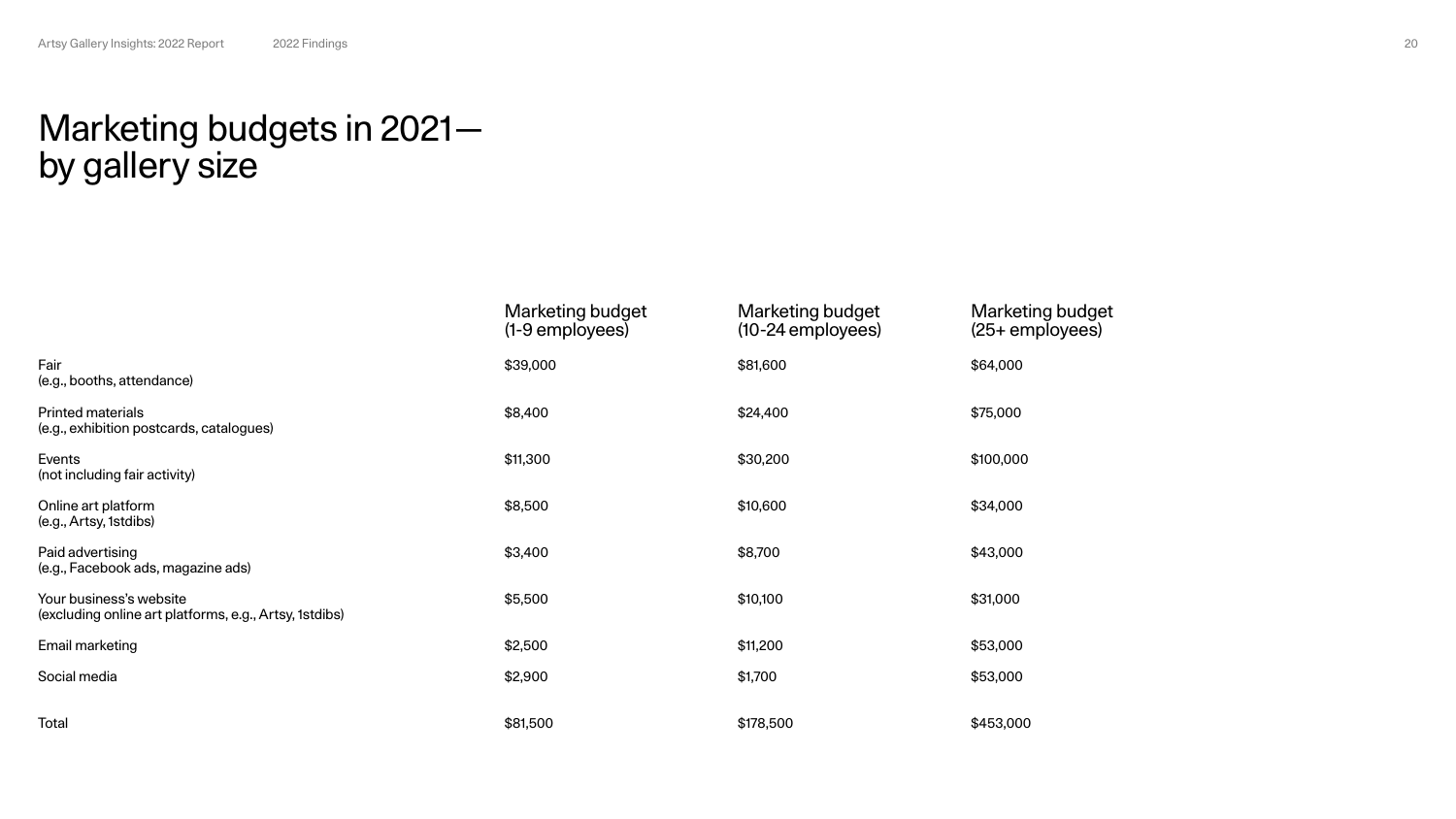#### In 2022, how many in-person fairs do you plan to have a booth in?

## 33%

1–3 fairs

47%

4–6 fairs

## 17%

7–10 fairs



15+ fairs

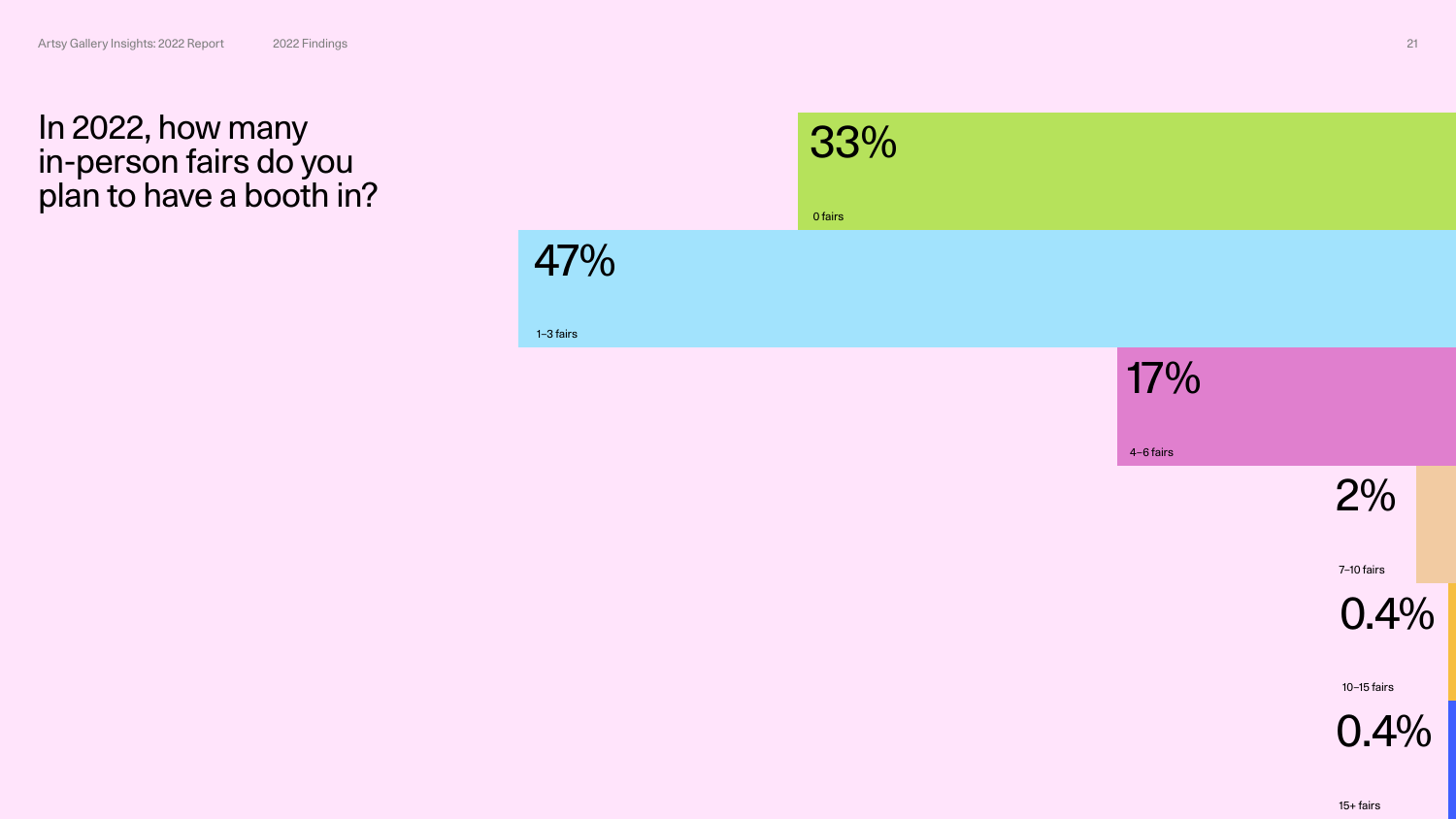### Artwork Sales Have Increased Thanks to the Return of In-Person Events

#### There are now more opportunities for galleries to connect with collectors at brick-and-mortar locations and art fairs but online presence remains key.

#### 2020

| $\mathbf{1}$   | Outreach to existing clients                       | Outreach to existing clients                       |
|----------------|----------------------------------------------------|----------------------------------------------------|
| 2              | My gallery's website                               | Walk-ins to your physical space                    |
| 3              | Social media                                       | My gallery's website                               |
| $\overline{4}$ | Walk-ins to your physical space                    | Art fairs                                          |
| 5              | An online art marketplace<br>(e.g. Artsy, 1stdibs) | An online art marketplace<br>(e.g. Artsy, 1stdibs) |
| 6              | <b>Art fairs</b>                                   | Other                                              |
|                | Art advisors                                       | Instagram                                          |

2021

Unsurprisingly, outreach to existing clients remained the most surefire sales strategy for galleries in 2021, with 21% reporting that this type of engagement with collectors led to the most business. More marked shifts that occurred between 2020 and 2021 pertain to galleries' reopening of physical operations.

In 2020, sales through galleries' websites were the second-most lucrative sales channel, but in 2021, that was eclipsed by walk-ins to their physical locations, which jumped from 6% of respondents claiming it as their most lucrative sales channel in 2020 to 20% in 2021. Sales at art fairs also saw a sharp rise, with just 5% of galleries claiming fairs as their most lucrative channel in 2020 to 13% in 2021. Overall, 36% of galleries said that in-person events (including fairs) were their most successful sales channel in 2021.

While in-person events have become more lucrative than they were in 2020, online sales strategies remain an important part of a gallery's business. Online art marketplaces were the fifthmost lucrative sales channel in both 2020 and 2021, holding steady at around 12% of responses across both years. During the pandemic closures of 2020, nearly 12% of galleries said that their most lucrative sales route was through social media. While that number dropped to 5% in 2021, it still remains higher than pre-pandemic figures.

#### Top sales channels 2020 vs. 2021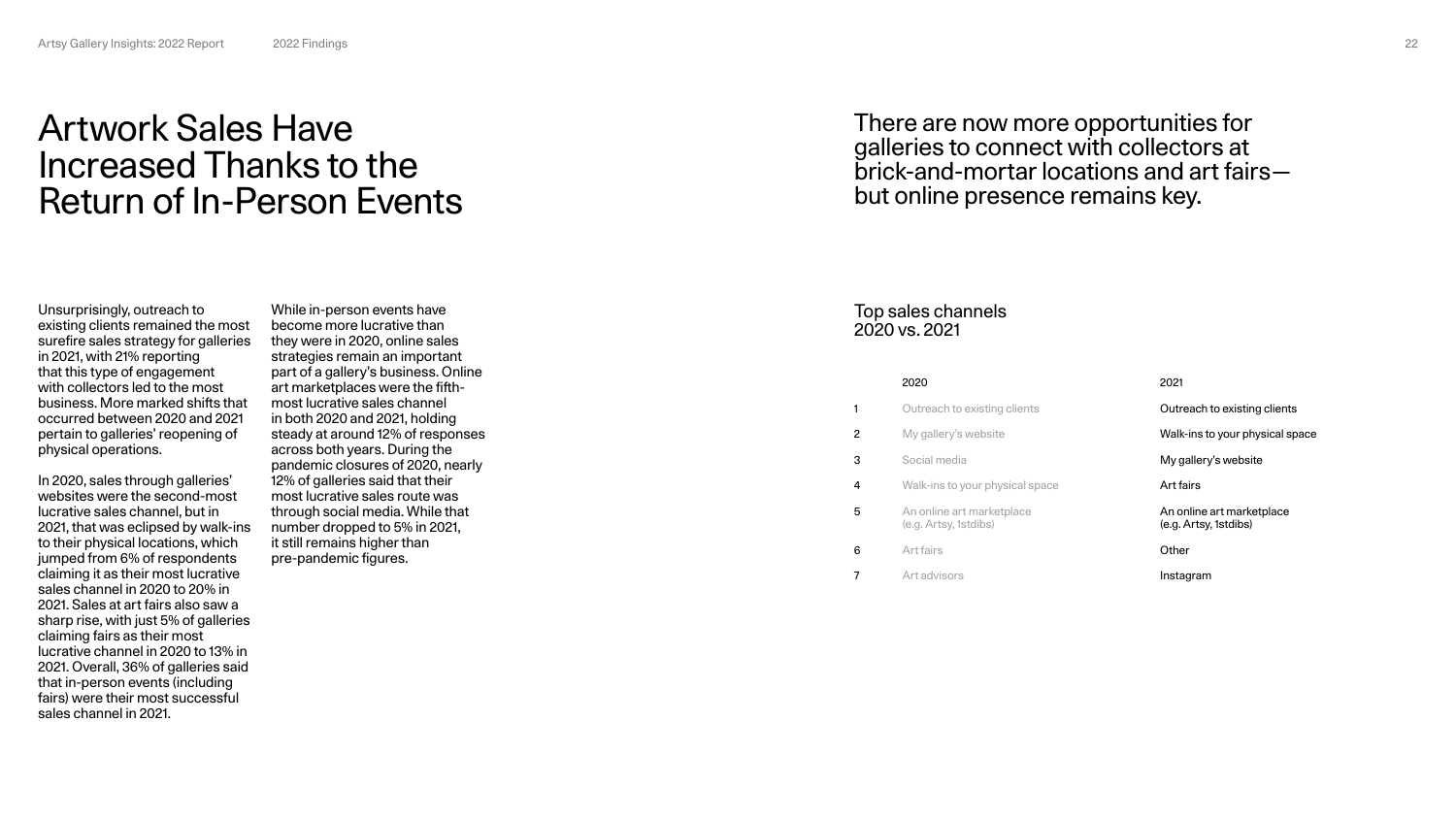#### Online sales channels have brought about more credit card payments, though galleries and collectors are split on their feelings towards it.

- 1 Bank transfer
- 2 Wire transfer
- 3 Credit card

From Art Collecting 2021: An Artsy Report

### Galleries and Collectors Prefer Different Payment Methods

Bank transfers were the most preferred payment method of the galleries surveyed, with 48% of respondents listing it as their first choice, followed by wire transfers at 38% and credit cards at 35%. According to "Art Collecting 2021: An Artsy Report," however, most collectors prefer to pay with a credit card over any other method.

Newer collectors who have begun buying in the past two years have found an art market more amenable to instant connection and purchase, and appear to now expect the same level of ease across all art world transactions, both online and off.

On Artsy, 80% of collectors who used a credit card to transact in 2021 were new buyers to the platform, and works that can be purchased with a credit card are more than four times as likely to sell as those without the option. And ["Art Collecting 2021: An Artsy](https://partners.artsy.net/resource/art-collecting-2021-an-artsy-report/)  [Report"](https://partners.artsy.net/resource/art-collecting-2021-an-artsy-report/) found that 56% of nextgeneration collectors prefer to buy art via an app or mobile website, which tend to take credit cards as a main form of payment.

Top 3 gallery preferences for receiving payment

Next-gen collectors who prefer to buy via an app or mobile website

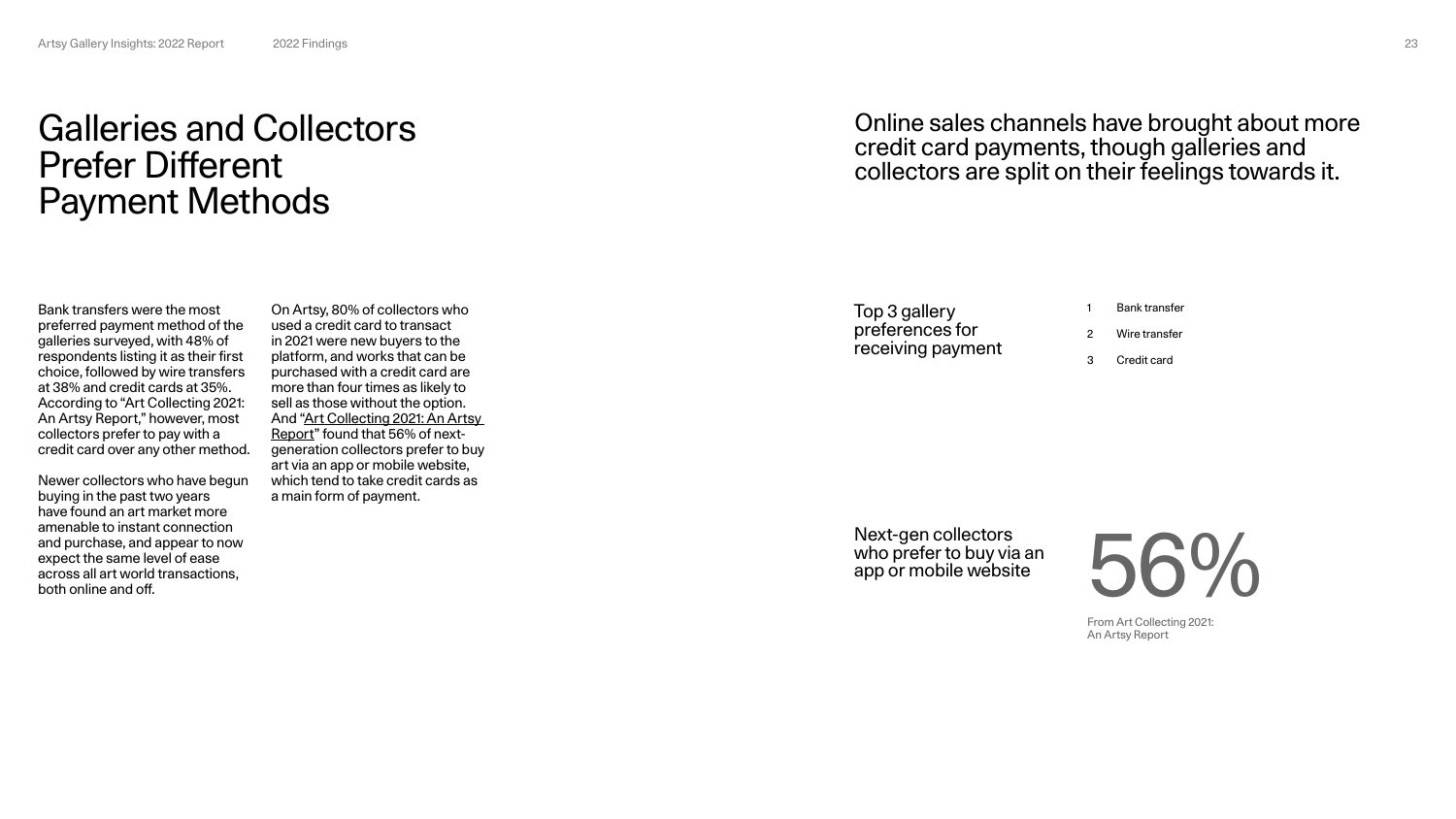## Survey Demographics & Methodology

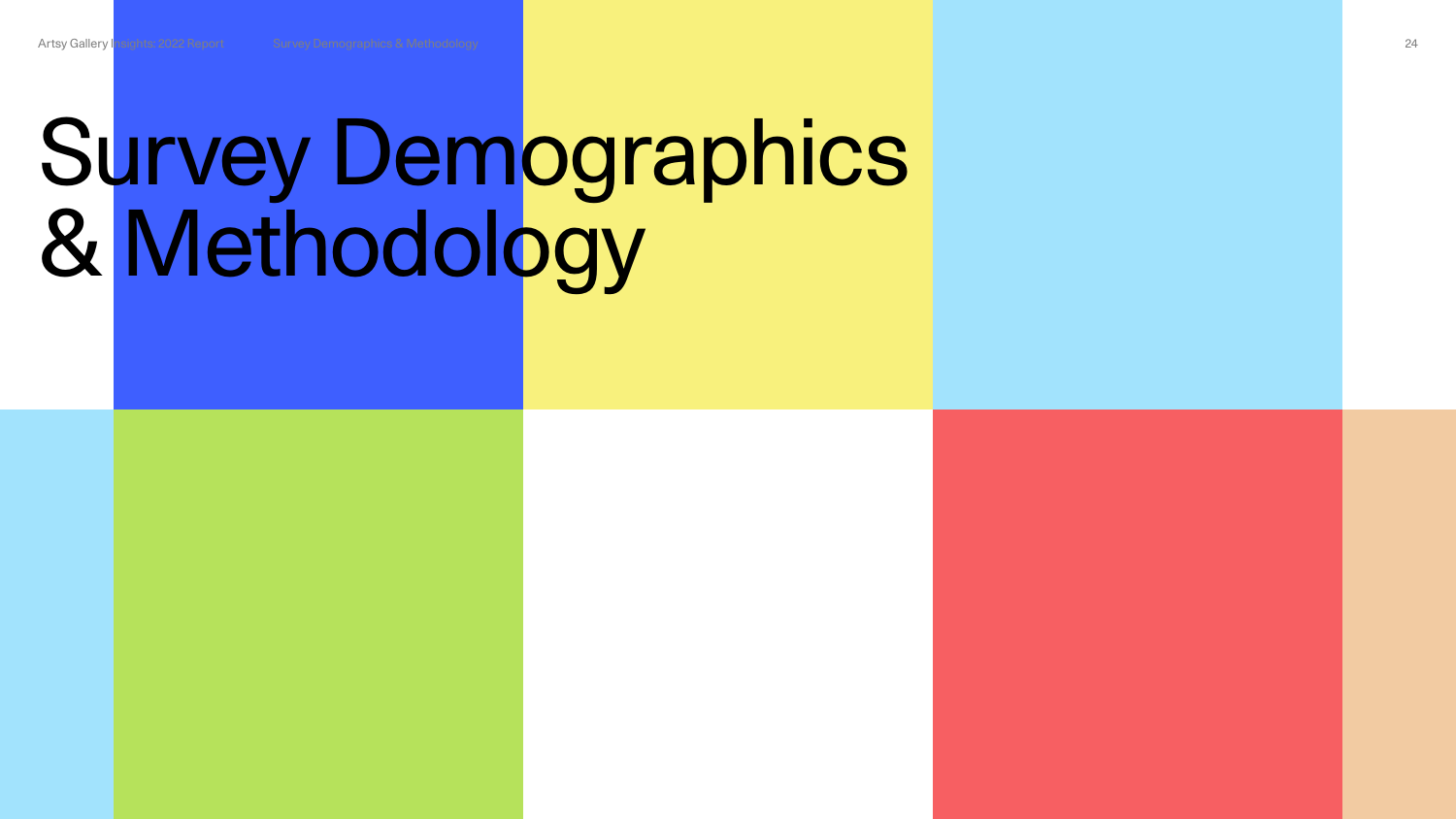## Demographics

#### Regional Breakdown

| <b>North America</b>                             | 47%   |
|--------------------------------------------------|-------|
| Europe                                           | 40%   |
| Asia and Oceania                                 | 6%    |
| <b>Latin America and</b><br><b>South America</b> | $4\%$ |
| Africa and the<br>Middle East                    |       |

#### Diversity in the Gallery Sector

| Latinx               | 5%    |
|----------------------|-------|
| <b>BIPOC</b>         | 4%    |
| Other minority group | 3%    |
| Asian-Pacific        | $1\%$ |

#### Female-Owned & LGBTQ+ Representation

| Female-Owned                      | 23% |
|-----------------------------------|-----|
| Member of the<br>LGBTQ+ community | 5%  |
| <b>Gallery Size</b>               |     |
| 2-3 employees                     | 45% |
| 1 (just me)                       | 28% |
| 4-6 employees                     | 14% |

10-24 employees 5%

7-9 employees 4%

25+ employees 2%

#### Business maturity

| Less than 3 years                                              | 17% |  |
|----------------------------------------------------------------|-----|--|
| 3-15 years                                                     | 41% |  |
| More than 15 years                                             | 36% |  |
|                                                                |     |  |
| Inventory                                                      |     |  |
| Mostly<br>primary-market works                                 | 65% |  |
| Mostly<br>secondary-market works                               | 11% |  |
| Roughly equal mix<br>of primary- and<br>secondary-market works | 18% |  |

| Less than 3 years                         | 17%    |
|-------------------------------------------|--------|
| 3–15 years                                | 41%    |
| More than 15 years                        | 36%    |
|                                           |        |
| Inventory                                 |        |
| Mostly                                    |        |
| primary-market works                      | 65%    |
| Mostly                                    |        |
| secondary-market works                    | $11\%$ |
| Roughly equal mix                         |        |
| of primary- and<br>secondary-market works | 18%    |
|                                           |        |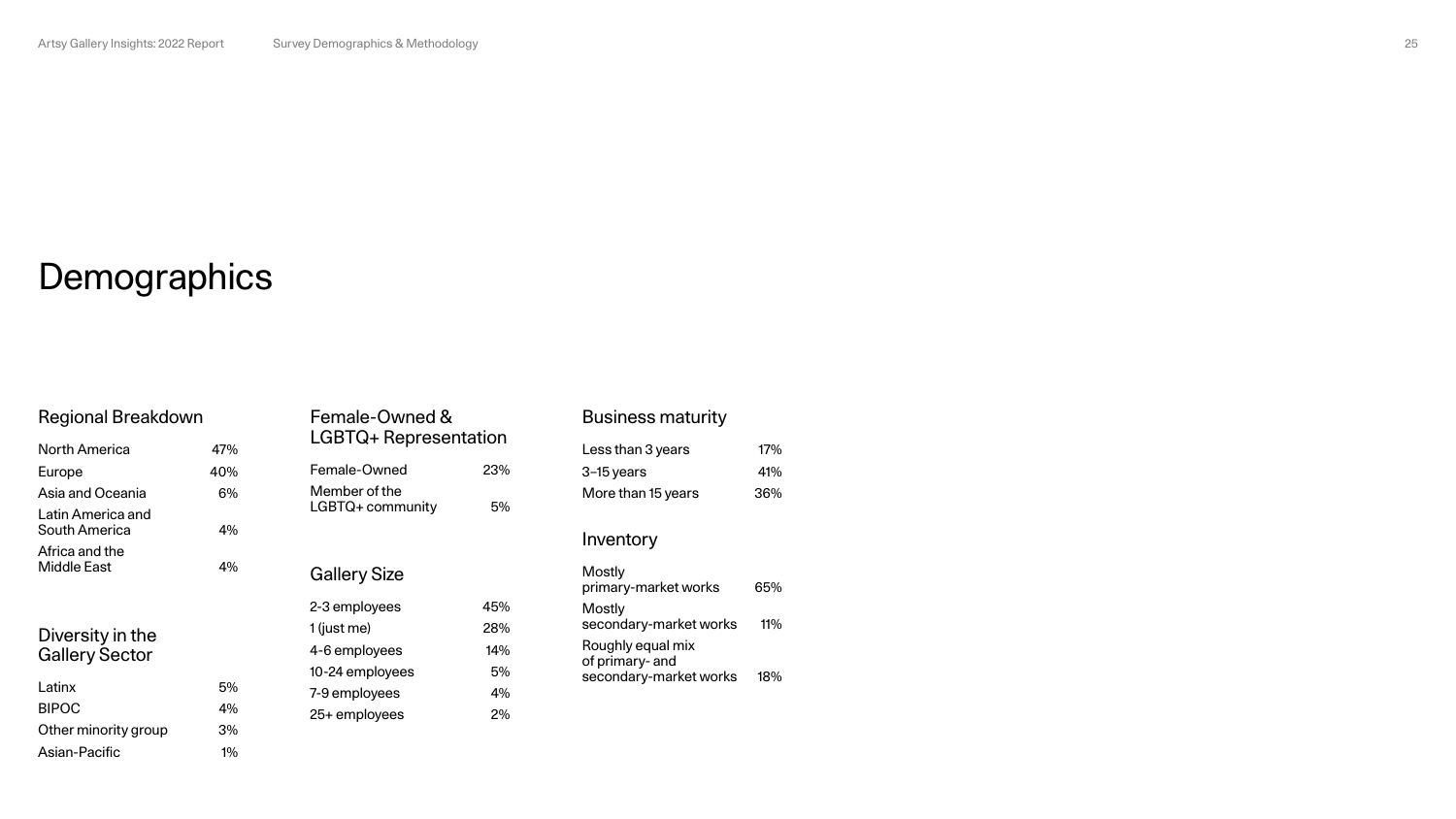#### Methodology

Conducted from January to February 2022, this survey generated responses from gallery professionals (including but not limited to Artsy gallery partners). In total, 1,321 responses were collected, and after applying control measures to ensure accuracy and quality of the survey response data, 873 respondents were included in the final sample. This sample included responses from art dealers, associate directors, marketing directors, gallery directors, gallery managers, and gallery owners. This research was compared to previous years' report data, which was collected from 1,753 respondents in October 2020, and 1,008 respondents in October 2019.

If your gallery is interested in partnering with Artsy, visit [partners.artsy.net](http://partners.artsy.net) to learn more.

This report has not been created for any specific gallery and its findings should be taken as general advice. Results are not guaranteed.

Written for Artsy by Justin Kamp.